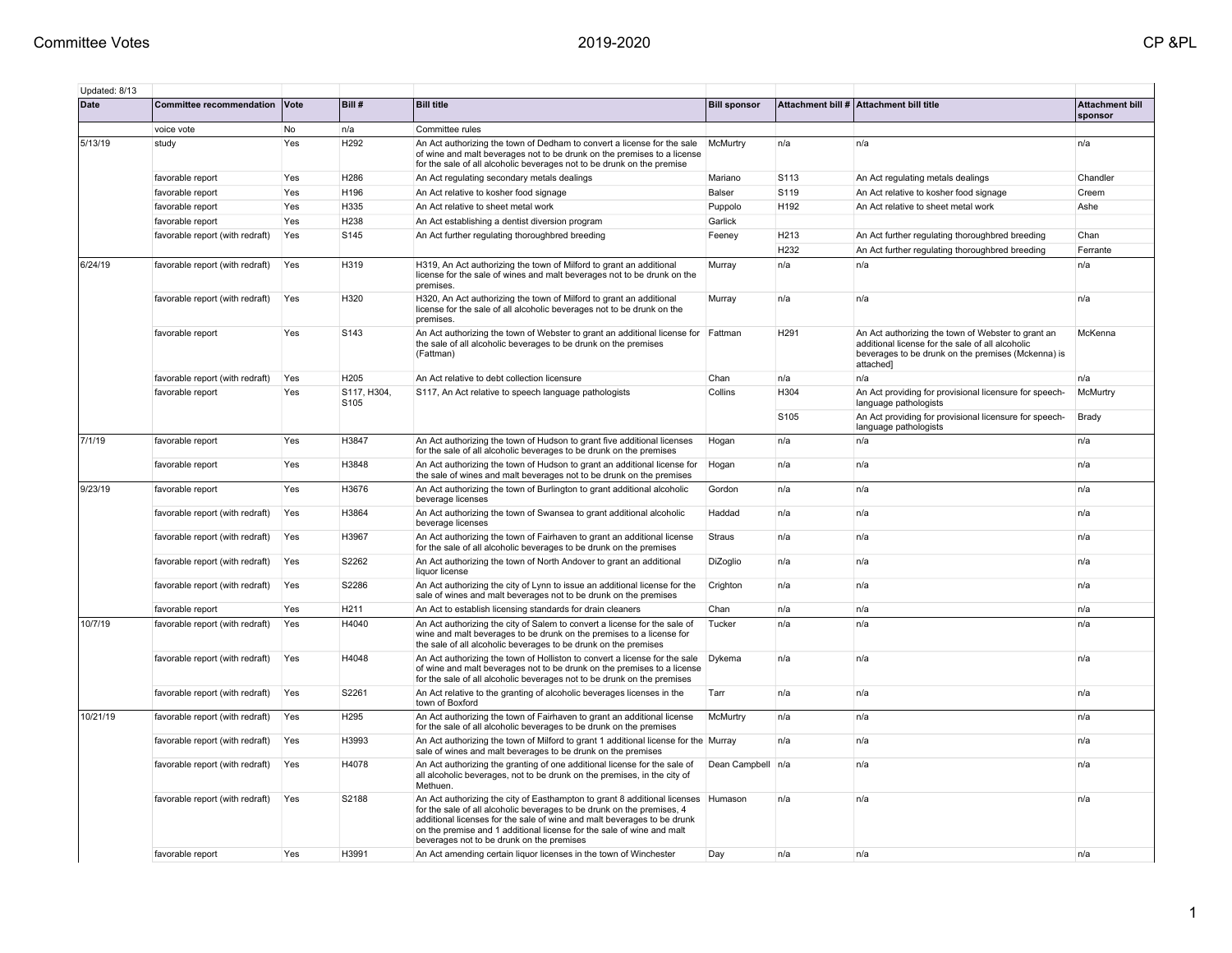| 1/13/20<br>favorable report (with redraft)<br>H39<br>Yes<br>An Act relative to Lottery compliance investigations.<br>Treasurer<br>n/a<br>n/a<br>n/a<br>H40<br>n/a<br>n/a<br>n/a<br>favorable report (with redraft)<br>Yes<br>An Act relative to Keno licenses.<br>Treasurer<br>H199<br>Biele<br>n/a<br>n/a<br>n/a<br>favorable report (with redraft)<br>Yes<br>An Act relative to refrigeration technicians.<br>S127<br>H <sub>202</sub><br>Cahill<br>Crighton<br>favorable report<br>reserved<br>An Act modernizing Lottery payment options.<br>An Act modernizing Lottery payment options<br>rights<br>H38<br><b>State Treasurer</b><br>An Act modernizing Lottery payment options<br>Yes<br>H <sub>210</sub><br>An Act relative to direct wine shipper license.<br>Chan<br>n/a<br>n/a<br>n/a<br>favorable report<br>H220<br>Cusack<br>n/a<br>n/a<br>favorable report (with redraft)<br>Yes<br>An Act relative to negative equity.<br>n/a<br>favorable report (with redraft)<br>Yes<br>H <sub>231</sub><br>An Act relative to partial payment.<br>Ferrante<br>S140<br>An Act relative to partial payments<br>DiZoglio<br>H236<br>S151<br>favorable report (with redraft)<br>An Act to provide increased access to hearing aids.<br>Fiola<br>An Act to provide increased access to hearing aids<br>Hinds<br>Yes<br>H276<br>Yes<br>An Act to provide increased access to hearing aids<br>Kelcourse<br>S <sub>139</sub><br>Yes<br>An Act to provide increased access to hearing aids<br>DiZoglio<br>Yes<br>H <sub>260</sub><br>Howitt<br>n/a<br>n/a<br>n/a<br>favorable report<br>An Act relative to license suspensions.<br>favorable report (with redraft)<br>Yes<br>H <sub>277</sub><br>An Act creating a maximum allowable check-cashing rate.<br>Khan/Hunt<br>n/a<br>n/a<br>n/a<br>H278<br>An Act to establish standards for medical gas piping systems<br>n/a<br>n/a<br>n/a<br>favorable report<br>Yes<br>Lawn<br><b>S99</b><br>H308<br>favorable report (with redraft)<br>Yes<br>An Act relative to the proper bonding and grounding of CSST.<br>Michlewitz<br>An Act relative to home inspections<br>Boncore<br>H310<br>n/a<br>n/a<br>favorable report (with redraft)<br>Yes<br>An Act providing for refrigeration apprentice licenses.<br>Moran<br>n/a<br>H356<br>n/a<br>n/a<br>favorable report (with redraft)<br>Yes<br>An Act relative to updating the used car law.<br>Vincent<br>n/a<br>H805<br>Howitt<br>n/a<br>n/a<br>favorable report (with redraft)<br>Yes<br>An Act relative to regulating the septic industry.<br>n/a<br>H4060<br>An Act authorizing the town of Hanover to grant 13 additional licenses<br>DeCoste<br>n/a<br>n/a<br>n/a<br>favorable report (with redraft)<br>Yes<br>for the sale of alcoholic beverages to be drunk on the premises.<br>S110<br>favorable report (with redraft)<br>An Act relative to vehicle recalls<br>n/a<br>n/a<br>Yes<br>Brownsberger<br>n/a<br>S112<br>H <sub>193</sub><br>favorable report<br>Yes<br>An Act relative to the safe application and removal of body art.<br>Chandler<br>An Act regulating body art<br>Ayers<br>S147<br>favorable report<br>Yes<br>An Act further regulating the continuing education requirements for real<br>Feeney<br>n/a<br>n/a<br>n/a<br>estate brokers and salespersons.<br>favorable report (with redraft)<br>S152<br>Yes<br>An Act expanding the sale of products by farmer distilleries and<br>Hinds<br>n/a<br>n/a<br>n/a<br>wineries.<br>Yes<br>S169<br>An Act Prohibiting Inhumane Feline Declawing<br>n/a<br>n/a<br>favorable report<br>Montigny<br>n/a<br>H197<br>H215<br>An Act relative to posting information about the<br>2/3/2020 (memo<br>favorable report (with redraft)<br>Yes<br>An Act to mandate domestic violence and sexual assault awareness<br>Barber<br>Chan<br>#1)<br>National Human Trafficking Resource Center hotline<br>education<br>H <sub>209</sub><br>favorable report<br>Yes<br>An Act relative to the registration of veterinarians<br>Chan<br>n/a<br>n/a<br>n/a<br>Chan<br>H <sub>2</sub> 12<br>n/a<br>n/a<br>n/a<br>favorable report<br>Yes<br>An Act further regulating storage of alcoholic beverages<br>H342<br>H <sub>214</sub><br>Chan<br>Schmid<br>favorable report (with redraft)<br>Yes<br>An Act relative to consumer rights of renters.<br>An Act to promote equity among lessors<br>H222<br>n/a<br>n/a<br>favorable report<br>Yes<br>An Act relative to water treatment and wastewater treatment facilities.<br>Cutler<br>n/a<br>H230<br>n/a<br>Yes<br>An Act relative to the direct sale of alcoholic beverages for off-premises<br>n/a<br>n/a<br>favorable report<br>Ferguson<br>consumption<br>H245<br>An Act relative to advancing the profession of commercial interior design   Haddad/Piorier<br>favorable report (with redraft)<br>Yes<br>n/a<br>n/a<br>n/a<br>H280<br>H273<br>favorable report (with redraft)<br>Yes<br>An Act relative to health clubs membership fees.<br>Lewis<br>An Act relative to fees at health clubs<br>Jones<br>H <sub>294</sub><br>favorable report (with redraft)<br>Yes<br>An Act authorizing the town of Dedham to grant additional licenses for<br>McMurtry/Rush<br>n/a<br>n/a<br>n/a<br>the sale of all alcoholic beverages to be drunk on the premises at<br>Legacy Place<br>H317<br>An Act relative to wildlife rehabilitators and veterinarian collaboration<br>favorable report (with redraft)<br>Yes<br>Murphy<br>n/a<br>n/a<br>n/a<br>H327<br>Peisch<br>n/a<br>An Act relative to craft brewers<br>n/a<br>n/a<br>favorable report<br>Yes<br>H3479<br>Chan<br>n/a<br>n/a<br>favorable report (with redraft)<br>Yes<br>An Act relative to the licensure of behavior analysts<br>n/a<br>H3549<br>An Act to promote economic development and market access for<br>n/a<br>favorable report<br>Yes<br>Mahoney<br>n/a<br>n/a<br>emerging businesses<br>Yes<br>H3709<br>An Act relative to the Board of Registration of Cosmetology and<br>Hunt<br>n/a<br>n/a<br>n/a<br>with change<br>Barbering exams<br>H3754<br>DeCoste<br>Yes<br>An Act relative to certain professional licensure training requirements<br>n/a<br>n/a<br>n/a<br>favorable report<br>favorable report (with redraft)<br>H3821<br>An Act allowing the town of Sharon to grant licenses for the sale of all<br>Kafka<br>n/a<br>n/a<br>n/a<br>Yes<br>alcoholic beverages not to be drunk on the premises.<br>favorable report (with redraft)<br>H3827<br>Chan<br>n/a<br>n/a<br>Yes<br>An Act relative to genetic counselors.<br>n/a<br>H4257<br>favorable report (with redraft)<br>Yes<br>An Act relative to the cancellation of physical fitness services<br>Decker<br>n/a<br>n/a<br>n/a<br>Yes<br>H4272<br>An Act concerning horse racing within the town of Great Barrington<br>n/a<br>n/a<br>n/a<br>favorable report<br>Pignatelli<br>H4282<br>favorable report<br>Yes<br>An Act enhancing flexibility for event licensing in the town of Foxborough<br><b>Gov Baker</b><br>n/a<br>n/a<br>n/a<br>Yes<br>S104<br>An Act relative to craft brewers<br>Boncore<br>n/a<br>n/a<br>favorable report<br>n/a |  | favorable report (with redraft) | Yes | H <sub>200</sub> | An Act relative to the licensure of swimming pool builders and service<br>contractors | Brodeur | n/a | n/a | n/a |
|-------------------------------------------------------------------------------------------------------------------------------------------------------------------------------------------------------------------------------------------------------------------------------------------------------------------------------------------------------------------------------------------------------------------------------------------------------------------------------------------------------------------------------------------------------------------------------------------------------------------------------------------------------------------------------------------------------------------------------------------------------------------------------------------------------------------------------------------------------------------------------------------------------------------------------------------------------------------------------------------------------------------------------------------------------------------------------------------------------------------------------------------------------------------------------------------------------------------------------------------------------------------------------------------------------------------------------------------------------------------------------------------------------------------------------------------------------------------------------------------------------------------------------------------------------------------------------------------------------------------------------------------------------------------------------------------------------------------------------------------------------------------------------------------------------------------------------------------------------------------------------------------------------------------------------------------------------------------------------------------------------------------------------------------------------------------------------------------------------------------------------------------------------------------------------------------------------------------------------------------------------------------------------------------------------------------------------------------------------------------------------------------------------------------------------------------------------------------------------------------------------------------------------------------------------------------------------------------------------------------------------------------------------------------------------------------------------------------------------------------------------------------------------------------------------------------------------------------------------------------------------------------------------------------------------------------------------------------------------------------------------------------------------------------------------------------------------------------------------------------------------------------------------------------------------------------------------------------------------------------------------------------------------------------------------------------------------------------------------------------------------------------------------------------------------------------------------------------------------------------------------------------------------------------------------------------------------------------------------------------------------------------------------------------------------------------------------------------------------------------------------------------------------------------------------------------------------------------------------------------------------------------------------------------------------------------------------------------------------------------------------------------------------------------------------------------------------------------------------------------------------------------------------------------------------------------------------------------------------------------------------------------------------------------------------------------------------------------------------------------------------------------------------------------------------------------------------------------------------------------------------------------------------------------------------------------------------------------------------------------------------------------------------------------------------------------------------------------------------------------------------------------------------------------------------------------------------------------------------------------------------------------------------------------------------------------------------------------------------------------------------------------------------------------------------------------------------------------------------------------------------------------------------------------------------------------------------------------------------------------------------------------------------------------------------------------------------------------------------------------------------------------------------------------------------------------------------------------------------------------------------------------------------------------------------------------------------------------------------------------------------------------------------------------------------------------------------------------------------------------------------------------------------------------------------------------------------------------------------------------------------------------------------------------------------------------------------------------------------------------------------------------------------------------------------------------------------------------------------------------------------------------------------------------------------------------------------------------------------------------------------------------------------------------------------------------------------------------------------------------------------------------------------------------------------------------------------------------------------------------------------------------------------------------------------------------------------------------------------------------------------------------------------------------------------------------------------------------------------------------------------------------------------------------------------------------------------------------------------------------------------------------------------------------------------------------------------------------------------------------------------------------------------------------------------------|--|---------------------------------|-----|------------------|---------------------------------------------------------------------------------------|---------|-----|-----|-----|
|                                                                                                                                                                                                                                                                                                                                                                                                                                                                                                                                                                                                                                                                                                                                                                                                                                                                                                                                                                                                                                                                                                                                                                                                                                                                                                                                                                                                                                                                                                                                                                                                                                                                                                                                                                                                                                                                                                                                                                                                                                                                                                                                                                                                                                                                                                                                                                                                                                                                                                                                                                                                                                                                                                                                                                                                                                                                                                                                                                                                                                                                                                                                                                                                                                                                                                                                                                                                                                                                                                                                                                                                                                                                                                                                                                                                                                                                                                                                                                                                                                                                                                                                                                                                                                                                                                                                                                                                                                                                                                                                                                                                                                                                                                                                                                                                                                                                                                                                                                                                                                                                                                                                                                                                                                                                                                                                                                                                                                                                                                                                                                                                                                                                                                                                                                                                                                                                                                                                                                                                                                                                                                                                                                                                                                                                                                                                                                                                                                                                                                                                                                                                                                                                                                                                                                                                                                                                                                                                                                                                                                                             |  |                                 |     |                  |                                                                                       |         |     |     |     |
|                                                                                                                                                                                                                                                                                                                                                                                                                                                                                                                                                                                                                                                                                                                                                                                                                                                                                                                                                                                                                                                                                                                                                                                                                                                                                                                                                                                                                                                                                                                                                                                                                                                                                                                                                                                                                                                                                                                                                                                                                                                                                                                                                                                                                                                                                                                                                                                                                                                                                                                                                                                                                                                                                                                                                                                                                                                                                                                                                                                                                                                                                                                                                                                                                                                                                                                                                                                                                                                                                                                                                                                                                                                                                                                                                                                                                                                                                                                                                                                                                                                                                                                                                                                                                                                                                                                                                                                                                                                                                                                                                                                                                                                                                                                                                                                                                                                                                                                                                                                                                                                                                                                                                                                                                                                                                                                                                                                                                                                                                                                                                                                                                                                                                                                                                                                                                                                                                                                                                                                                                                                                                                                                                                                                                                                                                                                                                                                                                                                                                                                                                                                                                                                                                                                                                                                                                                                                                                                                                                                                                                                             |  |                                 |     |                  |                                                                                       |         |     |     |     |
|                                                                                                                                                                                                                                                                                                                                                                                                                                                                                                                                                                                                                                                                                                                                                                                                                                                                                                                                                                                                                                                                                                                                                                                                                                                                                                                                                                                                                                                                                                                                                                                                                                                                                                                                                                                                                                                                                                                                                                                                                                                                                                                                                                                                                                                                                                                                                                                                                                                                                                                                                                                                                                                                                                                                                                                                                                                                                                                                                                                                                                                                                                                                                                                                                                                                                                                                                                                                                                                                                                                                                                                                                                                                                                                                                                                                                                                                                                                                                                                                                                                                                                                                                                                                                                                                                                                                                                                                                                                                                                                                                                                                                                                                                                                                                                                                                                                                                                                                                                                                                                                                                                                                                                                                                                                                                                                                                                                                                                                                                                                                                                                                                                                                                                                                                                                                                                                                                                                                                                                                                                                                                                                                                                                                                                                                                                                                                                                                                                                                                                                                                                                                                                                                                                                                                                                                                                                                                                                                                                                                                                                             |  |                                 |     |                  |                                                                                       |         |     |     |     |
|                                                                                                                                                                                                                                                                                                                                                                                                                                                                                                                                                                                                                                                                                                                                                                                                                                                                                                                                                                                                                                                                                                                                                                                                                                                                                                                                                                                                                                                                                                                                                                                                                                                                                                                                                                                                                                                                                                                                                                                                                                                                                                                                                                                                                                                                                                                                                                                                                                                                                                                                                                                                                                                                                                                                                                                                                                                                                                                                                                                                                                                                                                                                                                                                                                                                                                                                                                                                                                                                                                                                                                                                                                                                                                                                                                                                                                                                                                                                                                                                                                                                                                                                                                                                                                                                                                                                                                                                                                                                                                                                                                                                                                                                                                                                                                                                                                                                                                                                                                                                                                                                                                                                                                                                                                                                                                                                                                                                                                                                                                                                                                                                                                                                                                                                                                                                                                                                                                                                                                                                                                                                                                                                                                                                                                                                                                                                                                                                                                                                                                                                                                                                                                                                                                                                                                                                                                                                                                                                                                                                                                                             |  |                                 |     |                  |                                                                                       |         |     |     |     |
|                                                                                                                                                                                                                                                                                                                                                                                                                                                                                                                                                                                                                                                                                                                                                                                                                                                                                                                                                                                                                                                                                                                                                                                                                                                                                                                                                                                                                                                                                                                                                                                                                                                                                                                                                                                                                                                                                                                                                                                                                                                                                                                                                                                                                                                                                                                                                                                                                                                                                                                                                                                                                                                                                                                                                                                                                                                                                                                                                                                                                                                                                                                                                                                                                                                                                                                                                                                                                                                                                                                                                                                                                                                                                                                                                                                                                                                                                                                                                                                                                                                                                                                                                                                                                                                                                                                                                                                                                                                                                                                                                                                                                                                                                                                                                                                                                                                                                                                                                                                                                                                                                                                                                                                                                                                                                                                                                                                                                                                                                                                                                                                                                                                                                                                                                                                                                                                                                                                                                                                                                                                                                                                                                                                                                                                                                                                                                                                                                                                                                                                                                                                                                                                                                                                                                                                                                                                                                                                                                                                                                                                             |  |                                 |     |                  |                                                                                       |         |     |     |     |
|                                                                                                                                                                                                                                                                                                                                                                                                                                                                                                                                                                                                                                                                                                                                                                                                                                                                                                                                                                                                                                                                                                                                                                                                                                                                                                                                                                                                                                                                                                                                                                                                                                                                                                                                                                                                                                                                                                                                                                                                                                                                                                                                                                                                                                                                                                                                                                                                                                                                                                                                                                                                                                                                                                                                                                                                                                                                                                                                                                                                                                                                                                                                                                                                                                                                                                                                                                                                                                                                                                                                                                                                                                                                                                                                                                                                                                                                                                                                                                                                                                                                                                                                                                                                                                                                                                                                                                                                                                                                                                                                                                                                                                                                                                                                                                                                                                                                                                                                                                                                                                                                                                                                                                                                                                                                                                                                                                                                                                                                                                                                                                                                                                                                                                                                                                                                                                                                                                                                                                                                                                                                                                                                                                                                                                                                                                                                                                                                                                                                                                                                                                                                                                                                                                                                                                                                                                                                                                                                                                                                                                                             |  |                                 |     |                  |                                                                                       |         |     |     |     |
|                                                                                                                                                                                                                                                                                                                                                                                                                                                                                                                                                                                                                                                                                                                                                                                                                                                                                                                                                                                                                                                                                                                                                                                                                                                                                                                                                                                                                                                                                                                                                                                                                                                                                                                                                                                                                                                                                                                                                                                                                                                                                                                                                                                                                                                                                                                                                                                                                                                                                                                                                                                                                                                                                                                                                                                                                                                                                                                                                                                                                                                                                                                                                                                                                                                                                                                                                                                                                                                                                                                                                                                                                                                                                                                                                                                                                                                                                                                                                                                                                                                                                                                                                                                                                                                                                                                                                                                                                                                                                                                                                                                                                                                                                                                                                                                                                                                                                                                                                                                                                                                                                                                                                                                                                                                                                                                                                                                                                                                                                                                                                                                                                                                                                                                                                                                                                                                                                                                                                                                                                                                                                                                                                                                                                                                                                                                                                                                                                                                                                                                                                                                                                                                                                                                                                                                                                                                                                                                                                                                                                                                             |  |                                 |     |                  |                                                                                       |         |     |     |     |
|                                                                                                                                                                                                                                                                                                                                                                                                                                                                                                                                                                                                                                                                                                                                                                                                                                                                                                                                                                                                                                                                                                                                                                                                                                                                                                                                                                                                                                                                                                                                                                                                                                                                                                                                                                                                                                                                                                                                                                                                                                                                                                                                                                                                                                                                                                                                                                                                                                                                                                                                                                                                                                                                                                                                                                                                                                                                                                                                                                                                                                                                                                                                                                                                                                                                                                                                                                                                                                                                                                                                                                                                                                                                                                                                                                                                                                                                                                                                                                                                                                                                                                                                                                                                                                                                                                                                                                                                                                                                                                                                                                                                                                                                                                                                                                                                                                                                                                                                                                                                                                                                                                                                                                                                                                                                                                                                                                                                                                                                                                                                                                                                                                                                                                                                                                                                                                                                                                                                                                                                                                                                                                                                                                                                                                                                                                                                                                                                                                                                                                                                                                                                                                                                                                                                                                                                                                                                                                                                                                                                                                                             |  |                                 |     |                  |                                                                                       |         |     |     |     |
|                                                                                                                                                                                                                                                                                                                                                                                                                                                                                                                                                                                                                                                                                                                                                                                                                                                                                                                                                                                                                                                                                                                                                                                                                                                                                                                                                                                                                                                                                                                                                                                                                                                                                                                                                                                                                                                                                                                                                                                                                                                                                                                                                                                                                                                                                                                                                                                                                                                                                                                                                                                                                                                                                                                                                                                                                                                                                                                                                                                                                                                                                                                                                                                                                                                                                                                                                                                                                                                                                                                                                                                                                                                                                                                                                                                                                                                                                                                                                                                                                                                                                                                                                                                                                                                                                                                                                                                                                                                                                                                                                                                                                                                                                                                                                                                                                                                                                                                                                                                                                                                                                                                                                                                                                                                                                                                                                                                                                                                                                                                                                                                                                                                                                                                                                                                                                                                                                                                                                                                                                                                                                                                                                                                                                                                                                                                                                                                                                                                                                                                                                                                                                                                                                                                                                                                                                                                                                                                                                                                                                                                             |  |                                 |     |                  |                                                                                       |         |     |     |     |
|                                                                                                                                                                                                                                                                                                                                                                                                                                                                                                                                                                                                                                                                                                                                                                                                                                                                                                                                                                                                                                                                                                                                                                                                                                                                                                                                                                                                                                                                                                                                                                                                                                                                                                                                                                                                                                                                                                                                                                                                                                                                                                                                                                                                                                                                                                                                                                                                                                                                                                                                                                                                                                                                                                                                                                                                                                                                                                                                                                                                                                                                                                                                                                                                                                                                                                                                                                                                                                                                                                                                                                                                                                                                                                                                                                                                                                                                                                                                                                                                                                                                                                                                                                                                                                                                                                                                                                                                                                                                                                                                                                                                                                                                                                                                                                                                                                                                                                                                                                                                                                                                                                                                                                                                                                                                                                                                                                                                                                                                                                                                                                                                                                                                                                                                                                                                                                                                                                                                                                                                                                                                                                                                                                                                                                                                                                                                                                                                                                                                                                                                                                                                                                                                                                                                                                                                                                                                                                                                                                                                                                                             |  |                                 |     |                  |                                                                                       |         |     |     |     |
|                                                                                                                                                                                                                                                                                                                                                                                                                                                                                                                                                                                                                                                                                                                                                                                                                                                                                                                                                                                                                                                                                                                                                                                                                                                                                                                                                                                                                                                                                                                                                                                                                                                                                                                                                                                                                                                                                                                                                                                                                                                                                                                                                                                                                                                                                                                                                                                                                                                                                                                                                                                                                                                                                                                                                                                                                                                                                                                                                                                                                                                                                                                                                                                                                                                                                                                                                                                                                                                                                                                                                                                                                                                                                                                                                                                                                                                                                                                                                                                                                                                                                                                                                                                                                                                                                                                                                                                                                                                                                                                                                                                                                                                                                                                                                                                                                                                                                                                                                                                                                                                                                                                                                                                                                                                                                                                                                                                                                                                                                                                                                                                                                                                                                                                                                                                                                                                                                                                                                                                                                                                                                                                                                                                                                                                                                                                                                                                                                                                                                                                                                                                                                                                                                                                                                                                                                                                                                                                                                                                                                                                             |  |                                 |     |                  |                                                                                       |         |     |     |     |
|                                                                                                                                                                                                                                                                                                                                                                                                                                                                                                                                                                                                                                                                                                                                                                                                                                                                                                                                                                                                                                                                                                                                                                                                                                                                                                                                                                                                                                                                                                                                                                                                                                                                                                                                                                                                                                                                                                                                                                                                                                                                                                                                                                                                                                                                                                                                                                                                                                                                                                                                                                                                                                                                                                                                                                                                                                                                                                                                                                                                                                                                                                                                                                                                                                                                                                                                                                                                                                                                                                                                                                                                                                                                                                                                                                                                                                                                                                                                                                                                                                                                                                                                                                                                                                                                                                                                                                                                                                                                                                                                                                                                                                                                                                                                                                                                                                                                                                                                                                                                                                                                                                                                                                                                                                                                                                                                                                                                                                                                                                                                                                                                                                                                                                                                                                                                                                                                                                                                                                                                                                                                                                                                                                                                                                                                                                                                                                                                                                                                                                                                                                                                                                                                                                                                                                                                                                                                                                                                                                                                                                                             |  |                                 |     |                  |                                                                                       |         |     |     |     |
|                                                                                                                                                                                                                                                                                                                                                                                                                                                                                                                                                                                                                                                                                                                                                                                                                                                                                                                                                                                                                                                                                                                                                                                                                                                                                                                                                                                                                                                                                                                                                                                                                                                                                                                                                                                                                                                                                                                                                                                                                                                                                                                                                                                                                                                                                                                                                                                                                                                                                                                                                                                                                                                                                                                                                                                                                                                                                                                                                                                                                                                                                                                                                                                                                                                                                                                                                                                                                                                                                                                                                                                                                                                                                                                                                                                                                                                                                                                                                                                                                                                                                                                                                                                                                                                                                                                                                                                                                                                                                                                                                                                                                                                                                                                                                                                                                                                                                                                                                                                                                                                                                                                                                                                                                                                                                                                                                                                                                                                                                                                                                                                                                                                                                                                                                                                                                                                                                                                                                                                                                                                                                                                                                                                                                                                                                                                                                                                                                                                                                                                                                                                                                                                                                                                                                                                                                                                                                                                                                                                                                                                             |  |                                 |     |                  |                                                                                       |         |     |     |     |
|                                                                                                                                                                                                                                                                                                                                                                                                                                                                                                                                                                                                                                                                                                                                                                                                                                                                                                                                                                                                                                                                                                                                                                                                                                                                                                                                                                                                                                                                                                                                                                                                                                                                                                                                                                                                                                                                                                                                                                                                                                                                                                                                                                                                                                                                                                                                                                                                                                                                                                                                                                                                                                                                                                                                                                                                                                                                                                                                                                                                                                                                                                                                                                                                                                                                                                                                                                                                                                                                                                                                                                                                                                                                                                                                                                                                                                                                                                                                                                                                                                                                                                                                                                                                                                                                                                                                                                                                                                                                                                                                                                                                                                                                                                                                                                                                                                                                                                                                                                                                                                                                                                                                                                                                                                                                                                                                                                                                                                                                                                                                                                                                                                                                                                                                                                                                                                                                                                                                                                                                                                                                                                                                                                                                                                                                                                                                                                                                                                                                                                                                                                                                                                                                                                                                                                                                                                                                                                                                                                                                                                                             |  |                                 |     |                  |                                                                                       |         |     |     |     |
|                                                                                                                                                                                                                                                                                                                                                                                                                                                                                                                                                                                                                                                                                                                                                                                                                                                                                                                                                                                                                                                                                                                                                                                                                                                                                                                                                                                                                                                                                                                                                                                                                                                                                                                                                                                                                                                                                                                                                                                                                                                                                                                                                                                                                                                                                                                                                                                                                                                                                                                                                                                                                                                                                                                                                                                                                                                                                                                                                                                                                                                                                                                                                                                                                                                                                                                                                                                                                                                                                                                                                                                                                                                                                                                                                                                                                                                                                                                                                                                                                                                                                                                                                                                                                                                                                                                                                                                                                                                                                                                                                                                                                                                                                                                                                                                                                                                                                                                                                                                                                                                                                                                                                                                                                                                                                                                                                                                                                                                                                                                                                                                                                                                                                                                                                                                                                                                                                                                                                                                                                                                                                                                                                                                                                                                                                                                                                                                                                                                                                                                                                                                                                                                                                                                                                                                                                                                                                                                                                                                                                                                             |  |                                 |     |                  |                                                                                       |         |     |     |     |
|                                                                                                                                                                                                                                                                                                                                                                                                                                                                                                                                                                                                                                                                                                                                                                                                                                                                                                                                                                                                                                                                                                                                                                                                                                                                                                                                                                                                                                                                                                                                                                                                                                                                                                                                                                                                                                                                                                                                                                                                                                                                                                                                                                                                                                                                                                                                                                                                                                                                                                                                                                                                                                                                                                                                                                                                                                                                                                                                                                                                                                                                                                                                                                                                                                                                                                                                                                                                                                                                                                                                                                                                                                                                                                                                                                                                                                                                                                                                                                                                                                                                                                                                                                                                                                                                                                                                                                                                                                                                                                                                                                                                                                                                                                                                                                                                                                                                                                                                                                                                                                                                                                                                                                                                                                                                                                                                                                                                                                                                                                                                                                                                                                                                                                                                                                                                                                                                                                                                                                                                                                                                                                                                                                                                                                                                                                                                                                                                                                                                                                                                                                                                                                                                                                                                                                                                                                                                                                                                                                                                                                                             |  |                                 |     |                  |                                                                                       |         |     |     |     |
|                                                                                                                                                                                                                                                                                                                                                                                                                                                                                                                                                                                                                                                                                                                                                                                                                                                                                                                                                                                                                                                                                                                                                                                                                                                                                                                                                                                                                                                                                                                                                                                                                                                                                                                                                                                                                                                                                                                                                                                                                                                                                                                                                                                                                                                                                                                                                                                                                                                                                                                                                                                                                                                                                                                                                                                                                                                                                                                                                                                                                                                                                                                                                                                                                                                                                                                                                                                                                                                                                                                                                                                                                                                                                                                                                                                                                                                                                                                                                                                                                                                                                                                                                                                                                                                                                                                                                                                                                                                                                                                                                                                                                                                                                                                                                                                                                                                                                                                                                                                                                                                                                                                                                                                                                                                                                                                                                                                                                                                                                                                                                                                                                                                                                                                                                                                                                                                                                                                                                                                                                                                                                                                                                                                                                                                                                                                                                                                                                                                                                                                                                                                                                                                                                                                                                                                                                                                                                                                                                                                                                                                             |  |                                 |     |                  |                                                                                       |         |     |     |     |
|                                                                                                                                                                                                                                                                                                                                                                                                                                                                                                                                                                                                                                                                                                                                                                                                                                                                                                                                                                                                                                                                                                                                                                                                                                                                                                                                                                                                                                                                                                                                                                                                                                                                                                                                                                                                                                                                                                                                                                                                                                                                                                                                                                                                                                                                                                                                                                                                                                                                                                                                                                                                                                                                                                                                                                                                                                                                                                                                                                                                                                                                                                                                                                                                                                                                                                                                                                                                                                                                                                                                                                                                                                                                                                                                                                                                                                                                                                                                                                                                                                                                                                                                                                                                                                                                                                                                                                                                                                                                                                                                                                                                                                                                                                                                                                                                                                                                                                                                                                                                                                                                                                                                                                                                                                                                                                                                                                                                                                                                                                                                                                                                                                                                                                                                                                                                                                                                                                                                                                                                                                                                                                                                                                                                                                                                                                                                                                                                                                                                                                                                                                                                                                                                                                                                                                                                                                                                                                                                                                                                                                                             |  |                                 |     |                  |                                                                                       |         |     |     |     |
|                                                                                                                                                                                                                                                                                                                                                                                                                                                                                                                                                                                                                                                                                                                                                                                                                                                                                                                                                                                                                                                                                                                                                                                                                                                                                                                                                                                                                                                                                                                                                                                                                                                                                                                                                                                                                                                                                                                                                                                                                                                                                                                                                                                                                                                                                                                                                                                                                                                                                                                                                                                                                                                                                                                                                                                                                                                                                                                                                                                                                                                                                                                                                                                                                                                                                                                                                                                                                                                                                                                                                                                                                                                                                                                                                                                                                                                                                                                                                                                                                                                                                                                                                                                                                                                                                                                                                                                                                                                                                                                                                                                                                                                                                                                                                                                                                                                                                                                                                                                                                                                                                                                                                                                                                                                                                                                                                                                                                                                                                                                                                                                                                                                                                                                                                                                                                                                                                                                                                                                                                                                                                                                                                                                                                                                                                                                                                                                                                                                                                                                                                                                                                                                                                                                                                                                                                                                                                                                                                                                                                                                             |  |                                 |     |                  |                                                                                       |         |     |     |     |
|                                                                                                                                                                                                                                                                                                                                                                                                                                                                                                                                                                                                                                                                                                                                                                                                                                                                                                                                                                                                                                                                                                                                                                                                                                                                                                                                                                                                                                                                                                                                                                                                                                                                                                                                                                                                                                                                                                                                                                                                                                                                                                                                                                                                                                                                                                                                                                                                                                                                                                                                                                                                                                                                                                                                                                                                                                                                                                                                                                                                                                                                                                                                                                                                                                                                                                                                                                                                                                                                                                                                                                                                                                                                                                                                                                                                                                                                                                                                                                                                                                                                                                                                                                                                                                                                                                                                                                                                                                                                                                                                                                                                                                                                                                                                                                                                                                                                                                                                                                                                                                                                                                                                                                                                                                                                                                                                                                                                                                                                                                                                                                                                                                                                                                                                                                                                                                                                                                                                                                                                                                                                                                                                                                                                                                                                                                                                                                                                                                                                                                                                                                                                                                                                                                                                                                                                                                                                                                                                                                                                                                                             |  |                                 |     |                  |                                                                                       |         |     |     |     |
|                                                                                                                                                                                                                                                                                                                                                                                                                                                                                                                                                                                                                                                                                                                                                                                                                                                                                                                                                                                                                                                                                                                                                                                                                                                                                                                                                                                                                                                                                                                                                                                                                                                                                                                                                                                                                                                                                                                                                                                                                                                                                                                                                                                                                                                                                                                                                                                                                                                                                                                                                                                                                                                                                                                                                                                                                                                                                                                                                                                                                                                                                                                                                                                                                                                                                                                                                                                                                                                                                                                                                                                                                                                                                                                                                                                                                                                                                                                                                                                                                                                                                                                                                                                                                                                                                                                                                                                                                                                                                                                                                                                                                                                                                                                                                                                                                                                                                                                                                                                                                                                                                                                                                                                                                                                                                                                                                                                                                                                                                                                                                                                                                                                                                                                                                                                                                                                                                                                                                                                                                                                                                                                                                                                                                                                                                                                                                                                                                                                                                                                                                                                                                                                                                                                                                                                                                                                                                                                                                                                                                                                             |  |                                 |     |                  |                                                                                       |         |     |     |     |
|                                                                                                                                                                                                                                                                                                                                                                                                                                                                                                                                                                                                                                                                                                                                                                                                                                                                                                                                                                                                                                                                                                                                                                                                                                                                                                                                                                                                                                                                                                                                                                                                                                                                                                                                                                                                                                                                                                                                                                                                                                                                                                                                                                                                                                                                                                                                                                                                                                                                                                                                                                                                                                                                                                                                                                                                                                                                                                                                                                                                                                                                                                                                                                                                                                                                                                                                                                                                                                                                                                                                                                                                                                                                                                                                                                                                                                                                                                                                                                                                                                                                                                                                                                                                                                                                                                                                                                                                                                                                                                                                                                                                                                                                                                                                                                                                                                                                                                                                                                                                                                                                                                                                                                                                                                                                                                                                                                                                                                                                                                                                                                                                                                                                                                                                                                                                                                                                                                                                                                                                                                                                                                                                                                                                                                                                                                                                                                                                                                                                                                                                                                                                                                                                                                                                                                                                                                                                                                                                                                                                                                                             |  |                                 |     |                  |                                                                                       |         |     |     |     |
|                                                                                                                                                                                                                                                                                                                                                                                                                                                                                                                                                                                                                                                                                                                                                                                                                                                                                                                                                                                                                                                                                                                                                                                                                                                                                                                                                                                                                                                                                                                                                                                                                                                                                                                                                                                                                                                                                                                                                                                                                                                                                                                                                                                                                                                                                                                                                                                                                                                                                                                                                                                                                                                                                                                                                                                                                                                                                                                                                                                                                                                                                                                                                                                                                                                                                                                                                                                                                                                                                                                                                                                                                                                                                                                                                                                                                                                                                                                                                                                                                                                                                                                                                                                                                                                                                                                                                                                                                                                                                                                                                                                                                                                                                                                                                                                                                                                                                                                                                                                                                                                                                                                                                                                                                                                                                                                                                                                                                                                                                                                                                                                                                                                                                                                                                                                                                                                                                                                                                                                                                                                                                                                                                                                                                                                                                                                                                                                                                                                                                                                                                                                                                                                                                                                                                                                                                                                                                                                                                                                                                                                             |  |                                 |     |                  |                                                                                       |         |     |     |     |
|                                                                                                                                                                                                                                                                                                                                                                                                                                                                                                                                                                                                                                                                                                                                                                                                                                                                                                                                                                                                                                                                                                                                                                                                                                                                                                                                                                                                                                                                                                                                                                                                                                                                                                                                                                                                                                                                                                                                                                                                                                                                                                                                                                                                                                                                                                                                                                                                                                                                                                                                                                                                                                                                                                                                                                                                                                                                                                                                                                                                                                                                                                                                                                                                                                                                                                                                                                                                                                                                                                                                                                                                                                                                                                                                                                                                                                                                                                                                                                                                                                                                                                                                                                                                                                                                                                                                                                                                                                                                                                                                                                                                                                                                                                                                                                                                                                                                                                                                                                                                                                                                                                                                                                                                                                                                                                                                                                                                                                                                                                                                                                                                                                                                                                                                                                                                                                                                                                                                                                                                                                                                                                                                                                                                                                                                                                                                                                                                                                                                                                                                                                                                                                                                                                                                                                                                                                                                                                                                                                                                                                                             |  |                                 |     |                  |                                                                                       |         |     |     |     |
|                                                                                                                                                                                                                                                                                                                                                                                                                                                                                                                                                                                                                                                                                                                                                                                                                                                                                                                                                                                                                                                                                                                                                                                                                                                                                                                                                                                                                                                                                                                                                                                                                                                                                                                                                                                                                                                                                                                                                                                                                                                                                                                                                                                                                                                                                                                                                                                                                                                                                                                                                                                                                                                                                                                                                                                                                                                                                                                                                                                                                                                                                                                                                                                                                                                                                                                                                                                                                                                                                                                                                                                                                                                                                                                                                                                                                                                                                                                                                                                                                                                                                                                                                                                                                                                                                                                                                                                                                                                                                                                                                                                                                                                                                                                                                                                                                                                                                                                                                                                                                                                                                                                                                                                                                                                                                                                                                                                                                                                                                                                                                                                                                                                                                                                                                                                                                                                                                                                                                                                                                                                                                                                                                                                                                                                                                                                                                                                                                                                                                                                                                                                                                                                                                                                                                                                                                                                                                                                                                                                                                                                             |  |                                 |     |                  |                                                                                       |         |     |     |     |
|                                                                                                                                                                                                                                                                                                                                                                                                                                                                                                                                                                                                                                                                                                                                                                                                                                                                                                                                                                                                                                                                                                                                                                                                                                                                                                                                                                                                                                                                                                                                                                                                                                                                                                                                                                                                                                                                                                                                                                                                                                                                                                                                                                                                                                                                                                                                                                                                                                                                                                                                                                                                                                                                                                                                                                                                                                                                                                                                                                                                                                                                                                                                                                                                                                                                                                                                                                                                                                                                                                                                                                                                                                                                                                                                                                                                                                                                                                                                                                                                                                                                                                                                                                                                                                                                                                                                                                                                                                                                                                                                                                                                                                                                                                                                                                                                                                                                                                                                                                                                                                                                                                                                                                                                                                                                                                                                                                                                                                                                                                                                                                                                                                                                                                                                                                                                                                                                                                                                                                                                                                                                                                                                                                                                                                                                                                                                                                                                                                                                                                                                                                                                                                                                                                                                                                                                                                                                                                                                                                                                                                                             |  |                                 |     |                  |                                                                                       |         |     |     |     |
|                                                                                                                                                                                                                                                                                                                                                                                                                                                                                                                                                                                                                                                                                                                                                                                                                                                                                                                                                                                                                                                                                                                                                                                                                                                                                                                                                                                                                                                                                                                                                                                                                                                                                                                                                                                                                                                                                                                                                                                                                                                                                                                                                                                                                                                                                                                                                                                                                                                                                                                                                                                                                                                                                                                                                                                                                                                                                                                                                                                                                                                                                                                                                                                                                                                                                                                                                                                                                                                                                                                                                                                                                                                                                                                                                                                                                                                                                                                                                                                                                                                                                                                                                                                                                                                                                                                                                                                                                                                                                                                                                                                                                                                                                                                                                                                                                                                                                                                                                                                                                                                                                                                                                                                                                                                                                                                                                                                                                                                                                                                                                                                                                                                                                                                                                                                                                                                                                                                                                                                                                                                                                                                                                                                                                                                                                                                                                                                                                                                                                                                                                                                                                                                                                                                                                                                                                                                                                                                                                                                                                                                             |  |                                 |     |                  |                                                                                       |         |     |     |     |
|                                                                                                                                                                                                                                                                                                                                                                                                                                                                                                                                                                                                                                                                                                                                                                                                                                                                                                                                                                                                                                                                                                                                                                                                                                                                                                                                                                                                                                                                                                                                                                                                                                                                                                                                                                                                                                                                                                                                                                                                                                                                                                                                                                                                                                                                                                                                                                                                                                                                                                                                                                                                                                                                                                                                                                                                                                                                                                                                                                                                                                                                                                                                                                                                                                                                                                                                                                                                                                                                                                                                                                                                                                                                                                                                                                                                                                                                                                                                                                                                                                                                                                                                                                                                                                                                                                                                                                                                                                                                                                                                                                                                                                                                                                                                                                                                                                                                                                                                                                                                                                                                                                                                                                                                                                                                                                                                                                                                                                                                                                                                                                                                                                                                                                                                                                                                                                                                                                                                                                                                                                                                                                                                                                                                                                                                                                                                                                                                                                                                                                                                                                                                                                                                                                                                                                                                                                                                                                                                                                                                                                                             |  |                                 |     |                  |                                                                                       |         |     |     |     |
|                                                                                                                                                                                                                                                                                                                                                                                                                                                                                                                                                                                                                                                                                                                                                                                                                                                                                                                                                                                                                                                                                                                                                                                                                                                                                                                                                                                                                                                                                                                                                                                                                                                                                                                                                                                                                                                                                                                                                                                                                                                                                                                                                                                                                                                                                                                                                                                                                                                                                                                                                                                                                                                                                                                                                                                                                                                                                                                                                                                                                                                                                                                                                                                                                                                                                                                                                                                                                                                                                                                                                                                                                                                                                                                                                                                                                                                                                                                                                                                                                                                                                                                                                                                                                                                                                                                                                                                                                                                                                                                                                                                                                                                                                                                                                                                                                                                                                                                                                                                                                                                                                                                                                                                                                                                                                                                                                                                                                                                                                                                                                                                                                                                                                                                                                                                                                                                                                                                                                                                                                                                                                                                                                                                                                                                                                                                                                                                                                                                                                                                                                                                                                                                                                                                                                                                                                                                                                                                                                                                                                                                             |  |                                 |     |                  |                                                                                       |         |     |     |     |
|                                                                                                                                                                                                                                                                                                                                                                                                                                                                                                                                                                                                                                                                                                                                                                                                                                                                                                                                                                                                                                                                                                                                                                                                                                                                                                                                                                                                                                                                                                                                                                                                                                                                                                                                                                                                                                                                                                                                                                                                                                                                                                                                                                                                                                                                                                                                                                                                                                                                                                                                                                                                                                                                                                                                                                                                                                                                                                                                                                                                                                                                                                                                                                                                                                                                                                                                                                                                                                                                                                                                                                                                                                                                                                                                                                                                                                                                                                                                                                                                                                                                                                                                                                                                                                                                                                                                                                                                                                                                                                                                                                                                                                                                                                                                                                                                                                                                                                                                                                                                                                                                                                                                                                                                                                                                                                                                                                                                                                                                                                                                                                                                                                                                                                                                                                                                                                                                                                                                                                                                                                                                                                                                                                                                                                                                                                                                                                                                                                                                                                                                                                                                                                                                                                                                                                                                                                                                                                                                                                                                                                                             |  |                                 |     |                  |                                                                                       |         |     |     |     |
|                                                                                                                                                                                                                                                                                                                                                                                                                                                                                                                                                                                                                                                                                                                                                                                                                                                                                                                                                                                                                                                                                                                                                                                                                                                                                                                                                                                                                                                                                                                                                                                                                                                                                                                                                                                                                                                                                                                                                                                                                                                                                                                                                                                                                                                                                                                                                                                                                                                                                                                                                                                                                                                                                                                                                                                                                                                                                                                                                                                                                                                                                                                                                                                                                                                                                                                                                                                                                                                                                                                                                                                                                                                                                                                                                                                                                                                                                                                                                                                                                                                                                                                                                                                                                                                                                                                                                                                                                                                                                                                                                                                                                                                                                                                                                                                                                                                                                                                                                                                                                                                                                                                                                                                                                                                                                                                                                                                                                                                                                                                                                                                                                                                                                                                                                                                                                                                                                                                                                                                                                                                                                                                                                                                                                                                                                                                                                                                                                                                                                                                                                                                                                                                                                                                                                                                                                                                                                                                                                                                                                                                             |  |                                 |     |                  |                                                                                       |         |     |     |     |
|                                                                                                                                                                                                                                                                                                                                                                                                                                                                                                                                                                                                                                                                                                                                                                                                                                                                                                                                                                                                                                                                                                                                                                                                                                                                                                                                                                                                                                                                                                                                                                                                                                                                                                                                                                                                                                                                                                                                                                                                                                                                                                                                                                                                                                                                                                                                                                                                                                                                                                                                                                                                                                                                                                                                                                                                                                                                                                                                                                                                                                                                                                                                                                                                                                                                                                                                                                                                                                                                                                                                                                                                                                                                                                                                                                                                                                                                                                                                                                                                                                                                                                                                                                                                                                                                                                                                                                                                                                                                                                                                                                                                                                                                                                                                                                                                                                                                                                                                                                                                                                                                                                                                                                                                                                                                                                                                                                                                                                                                                                                                                                                                                                                                                                                                                                                                                                                                                                                                                                                                                                                                                                                                                                                                                                                                                                                                                                                                                                                                                                                                                                                                                                                                                                                                                                                                                                                                                                                                                                                                                                                             |  |                                 |     |                  |                                                                                       |         |     |     |     |
|                                                                                                                                                                                                                                                                                                                                                                                                                                                                                                                                                                                                                                                                                                                                                                                                                                                                                                                                                                                                                                                                                                                                                                                                                                                                                                                                                                                                                                                                                                                                                                                                                                                                                                                                                                                                                                                                                                                                                                                                                                                                                                                                                                                                                                                                                                                                                                                                                                                                                                                                                                                                                                                                                                                                                                                                                                                                                                                                                                                                                                                                                                                                                                                                                                                                                                                                                                                                                                                                                                                                                                                                                                                                                                                                                                                                                                                                                                                                                                                                                                                                                                                                                                                                                                                                                                                                                                                                                                                                                                                                                                                                                                                                                                                                                                                                                                                                                                                                                                                                                                                                                                                                                                                                                                                                                                                                                                                                                                                                                                                                                                                                                                                                                                                                                                                                                                                                                                                                                                                                                                                                                                                                                                                                                                                                                                                                                                                                                                                                                                                                                                                                                                                                                                                                                                                                                                                                                                                                                                                                                                                             |  |                                 |     |                  |                                                                                       |         |     |     |     |
|                                                                                                                                                                                                                                                                                                                                                                                                                                                                                                                                                                                                                                                                                                                                                                                                                                                                                                                                                                                                                                                                                                                                                                                                                                                                                                                                                                                                                                                                                                                                                                                                                                                                                                                                                                                                                                                                                                                                                                                                                                                                                                                                                                                                                                                                                                                                                                                                                                                                                                                                                                                                                                                                                                                                                                                                                                                                                                                                                                                                                                                                                                                                                                                                                                                                                                                                                                                                                                                                                                                                                                                                                                                                                                                                                                                                                                                                                                                                                                                                                                                                                                                                                                                                                                                                                                                                                                                                                                                                                                                                                                                                                                                                                                                                                                                                                                                                                                                                                                                                                                                                                                                                                                                                                                                                                                                                                                                                                                                                                                                                                                                                                                                                                                                                                                                                                                                                                                                                                                                                                                                                                                                                                                                                                                                                                                                                                                                                                                                                                                                                                                                                                                                                                                                                                                                                                                                                                                                                                                                                                                                             |  |                                 |     |                  |                                                                                       |         |     |     |     |
|                                                                                                                                                                                                                                                                                                                                                                                                                                                                                                                                                                                                                                                                                                                                                                                                                                                                                                                                                                                                                                                                                                                                                                                                                                                                                                                                                                                                                                                                                                                                                                                                                                                                                                                                                                                                                                                                                                                                                                                                                                                                                                                                                                                                                                                                                                                                                                                                                                                                                                                                                                                                                                                                                                                                                                                                                                                                                                                                                                                                                                                                                                                                                                                                                                                                                                                                                                                                                                                                                                                                                                                                                                                                                                                                                                                                                                                                                                                                                                                                                                                                                                                                                                                                                                                                                                                                                                                                                                                                                                                                                                                                                                                                                                                                                                                                                                                                                                                                                                                                                                                                                                                                                                                                                                                                                                                                                                                                                                                                                                                                                                                                                                                                                                                                                                                                                                                                                                                                                                                                                                                                                                                                                                                                                                                                                                                                                                                                                                                                                                                                                                                                                                                                                                                                                                                                                                                                                                                                                                                                                                                             |  |                                 |     |                  |                                                                                       |         |     |     |     |
|                                                                                                                                                                                                                                                                                                                                                                                                                                                                                                                                                                                                                                                                                                                                                                                                                                                                                                                                                                                                                                                                                                                                                                                                                                                                                                                                                                                                                                                                                                                                                                                                                                                                                                                                                                                                                                                                                                                                                                                                                                                                                                                                                                                                                                                                                                                                                                                                                                                                                                                                                                                                                                                                                                                                                                                                                                                                                                                                                                                                                                                                                                                                                                                                                                                                                                                                                                                                                                                                                                                                                                                                                                                                                                                                                                                                                                                                                                                                                                                                                                                                                                                                                                                                                                                                                                                                                                                                                                                                                                                                                                                                                                                                                                                                                                                                                                                                                                                                                                                                                                                                                                                                                                                                                                                                                                                                                                                                                                                                                                                                                                                                                                                                                                                                                                                                                                                                                                                                                                                                                                                                                                                                                                                                                                                                                                                                                                                                                                                                                                                                                                                                                                                                                                                                                                                                                                                                                                                                                                                                                                                             |  |                                 |     |                  |                                                                                       |         |     |     |     |
|                                                                                                                                                                                                                                                                                                                                                                                                                                                                                                                                                                                                                                                                                                                                                                                                                                                                                                                                                                                                                                                                                                                                                                                                                                                                                                                                                                                                                                                                                                                                                                                                                                                                                                                                                                                                                                                                                                                                                                                                                                                                                                                                                                                                                                                                                                                                                                                                                                                                                                                                                                                                                                                                                                                                                                                                                                                                                                                                                                                                                                                                                                                                                                                                                                                                                                                                                                                                                                                                                                                                                                                                                                                                                                                                                                                                                                                                                                                                                                                                                                                                                                                                                                                                                                                                                                                                                                                                                                                                                                                                                                                                                                                                                                                                                                                                                                                                                                                                                                                                                                                                                                                                                                                                                                                                                                                                                                                                                                                                                                                                                                                                                                                                                                                                                                                                                                                                                                                                                                                                                                                                                                                                                                                                                                                                                                                                                                                                                                                                                                                                                                                                                                                                                                                                                                                                                                                                                                                                                                                                                                                             |  |                                 |     |                  |                                                                                       |         |     |     |     |
|                                                                                                                                                                                                                                                                                                                                                                                                                                                                                                                                                                                                                                                                                                                                                                                                                                                                                                                                                                                                                                                                                                                                                                                                                                                                                                                                                                                                                                                                                                                                                                                                                                                                                                                                                                                                                                                                                                                                                                                                                                                                                                                                                                                                                                                                                                                                                                                                                                                                                                                                                                                                                                                                                                                                                                                                                                                                                                                                                                                                                                                                                                                                                                                                                                                                                                                                                                                                                                                                                                                                                                                                                                                                                                                                                                                                                                                                                                                                                                                                                                                                                                                                                                                                                                                                                                                                                                                                                                                                                                                                                                                                                                                                                                                                                                                                                                                                                                                                                                                                                                                                                                                                                                                                                                                                                                                                                                                                                                                                                                                                                                                                                                                                                                                                                                                                                                                                                                                                                                                                                                                                                                                                                                                                                                                                                                                                                                                                                                                                                                                                                                                                                                                                                                                                                                                                                                                                                                                                                                                                                                                             |  |                                 |     |                  |                                                                                       |         |     |     |     |
|                                                                                                                                                                                                                                                                                                                                                                                                                                                                                                                                                                                                                                                                                                                                                                                                                                                                                                                                                                                                                                                                                                                                                                                                                                                                                                                                                                                                                                                                                                                                                                                                                                                                                                                                                                                                                                                                                                                                                                                                                                                                                                                                                                                                                                                                                                                                                                                                                                                                                                                                                                                                                                                                                                                                                                                                                                                                                                                                                                                                                                                                                                                                                                                                                                                                                                                                                                                                                                                                                                                                                                                                                                                                                                                                                                                                                                                                                                                                                                                                                                                                                                                                                                                                                                                                                                                                                                                                                                                                                                                                                                                                                                                                                                                                                                                                                                                                                                                                                                                                                                                                                                                                                                                                                                                                                                                                                                                                                                                                                                                                                                                                                                                                                                                                                                                                                                                                                                                                                                                                                                                                                                                                                                                                                                                                                                                                                                                                                                                                                                                                                                                                                                                                                                                                                                                                                                                                                                                                                                                                                                                             |  |                                 |     |                  |                                                                                       |         |     |     |     |
|                                                                                                                                                                                                                                                                                                                                                                                                                                                                                                                                                                                                                                                                                                                                                                                                                                                                                                                                                                                                                                                                                                                                                                                                                                                                                                                                                                                                                                                                                                                                                                                                                                                                                                                                                                                                                                                                                                                                                                                                                                                                                                                                                                                                                                                                                                                                                                                                                                                                                                                                                                                                                                                                                                                                                                                                                                                                                                                                                                                                                                                                                                                                                                                                                                                                                                                                                                                                                                                                                                                                                                                                                                                                                                                                                                                                                                                                                                                                                                                                                                                                                                                                                                                                                                                                                                                                                                                                                                                                                                                                                                                                                                                                                                                                                                                                                                                                                                                                                                                                                                                                                                                                                                                                                                                                                                                                                                                                                                                                                                                                                                                                                                                                                                                                                                                                                                                                                                                                                                                                                                                                                                                                                                                                                                                                                                                                                                                                                                                                                                                                                                                                                                                                                                                                                                                                                                                                                                                                                                                                                                                             |  |                                 |     |                  |                                                                                       |         |     |     |     |
|                                                                                                                                                                                                                                                                                                                                                                                                                                                                                                                                                                                                                                                                                                                                                                                                                                                                                                                                                                                                                                                                                                                                                                                                                                                                                                                                                                                                                                                                                                                                                                                                                                                                                                                                                                                                                                                                                                                                                                                                                                                                                                                                                                                                                                                                                                                                                                                                                                                                                                                                                                                                                                                                                                                                                                                                                                                                                                                                                                                                                                                                                                                                                                                                                                                                                                                                                                                                                                                                                                                                                                                                                                                                                                                                                                                                                                                                                                                                                                                                                                                                                                                                                                                                                                                                                                                                                                                                                                                                                                                                                                                                                                                                                                                                                                                                                                                                                                                                                                                                                                                                                                                                                                                                                                                                                                                                                                                                                                                                                                                                                                                                                                                                                                                                                                                                                                                                                                                                                                                                                                                                                                                                                                                                                                                                                                                                                                                                                                                                                                                                                                                                                                                                                                                                                                                                                                                                                                                                                                                                                                                             |  |                                 |     |                  |                                                                                       |         |     |     |     |
|                                                                                                                                                                                                                                                                                                                                                                                                                                                                                                                                                                                                                                                                                                                                                                                                                                                                                                                                                                                                                                                                                                                                                                                                                                                                                                                                                                                                                                                                                                                                                                                                                                                                                                                                                                                                                                                                                                                                                                                                                                                                                                                                                                                                                                                                                                                                                                                                                                                                                                                                                                                                                                                                                                                                                                                                                                                                                                                                                                                                                                                                                                                                                                                                                                                                                                                                                                                                                                                                                                                                                                                                                                                                                                                                                                                                                                                                                                                                                                                                                                                                                                                                                                                                                                                                                                                                                                                                                                                                                                                                                                                                                                                                                                                                                                                                                                                                                                                                                                                                                                                                                                                                                                                                                                                                                                                                                                                                                                                                                                                                                                                                                                                                                                                                                                                                                                                                                                                                                                                                                                                                                                                                                                                                                                                                                                                                                                                                                                                                                                                                                                                                                                                                                                                                                                                                                                                                                                                                                                                                                                                             |  |                                 |     |                  |                                                                                       |         |     |     |     |
|                                                                                                                                                                                                                                                                                                                                                                                                                                                                                                                                                                                                                                                                                                                                                                                                                                                                                                                                                                                                                                                                                                                                                                                                                                                                                                                                                                                                                                                                                                                                                                                                                                                                                                                                                                                                                                                                                                                                                                                                                                                                                                                                                                                                                                                                                                                                                                                                                                                                                                                                                                                                                                                                                                                                                                                                                                                                                                                                                                                                                                                                                                                                                                                                                                                                                                                                                                                                                                                                                                                                                                                                                                                                                                                                                                                                                                                                                                                                                                                                                                                                                                                                                                                                                                                                                                                                                                                                                                                                                                                                                                                                                                                                                                                                                                                                                                                                                                                                                                                                                                                                                                                                                                                                                                                                                                                                                                                                                                                                                                                                                                                                                                                                                                                                                                                                                                                                                                                                                                                                                                                                                                                                                                                                                                                                                                                                                                                                                                                                                                                                                                                                                                                                                                                                                                                                                                                                                                                                                                                                                                                             |  |                                 |     |                  |                                                                                       |         |     |     |     |
|                                                                                                                                                                                                                                                                                                                                                                                                                                                                                                                                                                                                                                                                                                                                                                                                                                                                                                                                                                                                                                                                                                                                                                                                                                                                                                                                                                                                                                                                                                                                                                                                                                                                                                                                                                                                                                                                                                                                                                                                                                                                                                                                                                                                                                                                                                                                                                                                                                                                                                                                                                                                                                                                                                                                                                                                                                                                                                                                                                                                                                                                                                                                                                                                                                                                                                                                                                                                                                                                                                                                                                                                                                                                                                                                                                                                                                                                                                                                                                                                                                                                                                                                                                                                                                                                                                                                                                                                                                                                                                                                                                                                                                                                                                                                                                                                                                                                                                                                                                                                                                                                                                                                                                                                                                                                                                                                                                                                                                                                                                                                                                                                                                                                                                                                                                                                                                                                                                                                                                                                                                                                                                                                                                                                                                                                                                                                                                                                                                                                                                                                                                                                                                                                                                                                                                                                                                                                                                                                                                                                                                                             |  |                                 |     |                  |                                                                                       |         |     |     |     |
|                                                                                                                                                                                                                                                                                                                                                                                                                                                                                                                                                                                                                                                                                                                                                                                                                                                                                                                                                                                                                                                                                                                                                                                                                                                                                                                                                                                                                                                                                                                                                                                                                                                                                                                                                                                                                                                                                                                                                                                                                                                                                                                                                                                                                                                                                                                                                                                                                                                                                                                                                                                                                                                                                                                                                                                                                                                                                                                                                                                                                                                                                                                                                                                                                                                                                                                                                                                                                                                                                                                                                                                                                                                                                                                                                                                                                                                                                                                                                                                                                                                                                                                                                                                                                                                                                                                                                                                                                                                                                                                                                                                                                                                                                                                                                                                                                                                                                                                                                                                                                                                                                                                                                                                                                                                                                                                                                                                                                                                                                                                                                                                                                                                                                                                                                                                                                                                                                                                                                                                                                                                                                                                                                                                                                                                                                                                                                                                                                                                                                                                                                                                                                                                                                                                                                                                                                                                                                                                                                                                                                                                             |  |                                 |     |                  |                                                                                       |         |     |     |     |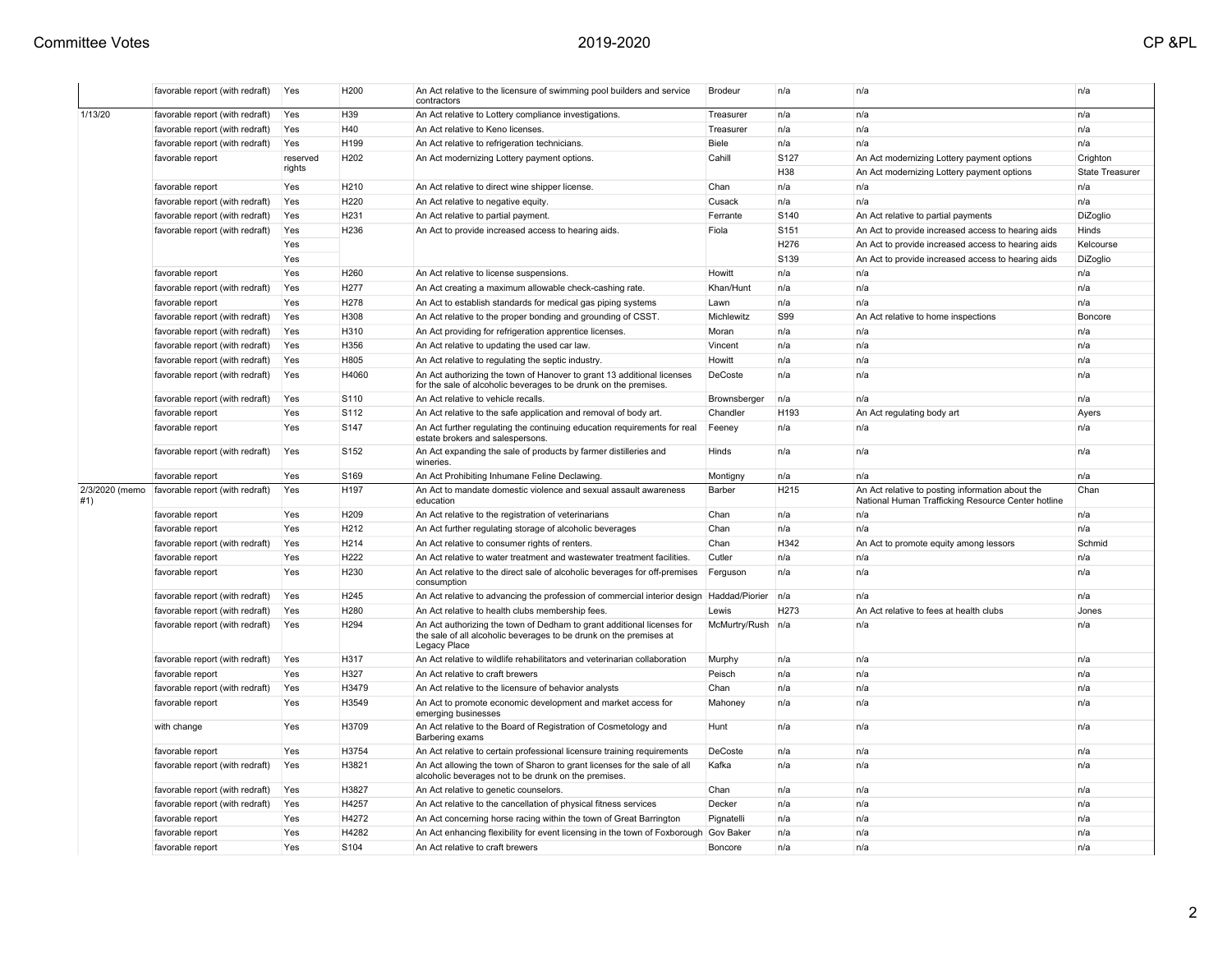|                | favorable report                | Yes | S107             | An Act relative to digital right to repair                                                                                                                                                      | Brady      | H218             | An Act relative to a digital right to repair                                                           | Cronin   |
|----------------|---------------------------------|-----|------------------|-------------------------------------------------------------------------------------------------------------------------------------------------------------------------------------------------|------------|------------------|--------------------------------------------------------------------------------------------------------|----------|
|                | favorable report                | Yes | S123             | An Act providing consumers with equal protections for all real estate<br>appraisals.                                                                                                            | Creem      | n/a              | n/a                                                                                                    | n/a      |
|                | favorable report                | Yes | S125             | An Act to mandate domestic violence and sexual assault awareness<br>education for aestheticians, barbers, cosmetologists, electrologists,<br>hairdressers, manicurists, and massage therapists. | Creem      | S <sub>137</sub> | An Act requiring domestic violence and sexual assault<br>education for certain occupations             | DiZoglio |
|                | favorable report                | Yes | S128             | An Act relative to authorizing temporary liquor licenses to benefit<br>charities                                                                                                                | Cyr        | n/a              | n/a                                                                                                    | n/a      |
|                | with change                     | Yes | S129             | Resolve relative to disclosure of radio frequency notifications                                                                                                                                 | Cyr        | n/a              | n/a                                                                                                    | n/a      |
|                | favorable report                | Yes | S134             | An Act relative to applied behavior analysts.                                                                                                                                                   | DiDomenico | n/a              | n/a                                                                                                    | n/a      |
|                | favorable report                | Yes | S146             | An Act enhancing the podiatric profession's registration and oversight                                                                                                                          | Feeney     | n/a              | n/a                                                                                                    | n/a      |
|                | favorable report                | Yes | S149             | An Act relative to the disclosure of toxic chemicals in children's products                                                                                                                     | Friedman   | H248             | An Act relative to the disclosure of toxic chemicals in<br>children's products                         | Hawkins  |
|                | favorable report (with redraft) | Yes | S150             | An Act to modernize public accountancy                                                                                                                                                          | Gobi       | n/a              | n/a                                                                                                    | n/a      |
|                | favorable report                | Yes | S153             | An Act to ensure timely physician licensure                                                                                                                                                     | Hinds      | n/a              | n/a                                                                                                    | n/a      |
|                | favorable report                | Yes | S160             | An Act establishing a student loan bill of rights                                                                                                                                               | Lesser     | n/a              | n/a                                                                                                    | n/a      |
|                | favorable report                | Yes | S165             | An Act relative to advancing the profession of commercial interior<br>design                                                                                                                    | Lovely     | n/a              | n/a                                                                                                    | n/a      |
|                | favorable report (with redraft) | Yes | S175             | An Act reforming the sale of cats, dogs, and rabbits in the<br>Commonwealth                                                                                                                     | O'Connor   | H800             | An Act banning the retail sale of cats and dogs in pet<br>shops                                        | Higgins  |
|                |                                 |     |                  |                                                                                                                                                                                                 |            | H3828            | An Act relative to the sale of dogs and cats in the<br>Commonwealth of Massachusetts                   | Ayers    |
|                | favorable report (with redraft) | Yes | S178             | An Act to promote economic development and market access for<br>emerging businesses                                                                                                             | Pacheco    | n/a              | n/a                                                                                                    | n/a      |
|                | favorable report (with redraft) | Yes | S179             | An Act further regulating business practices between motor vehicle<br>dealers, manufacturers, and distributors.                                                                                 | Pacheco    | n/a              | n/a                                                                                                    | n/a      |
|                | favorable report                | Yes | S182             | An Act relative to the licensure of appraisers                                                                                                                                                  | Rush       | n/a              | n/a                                                                                                    | n/a      |
|                | favorable report                | Yes | S185             | An Act relative to mobile wireless contracts and agreements.                                                                                                                                    | Rush       | n/a              | n/a                                                                                                    | n/a      |
|                | favorable report                | Yes | S190             | An Act relative to enhancing Alcoholic Beverage Control Commission<br>background checks                                                                                                         | Timilty    | n/a              | n/a                                                                                                    | n/a      |
|                | favorable report (with redraft) | Yes | S194             | An Act relative to identification for the sale of alcoholic beverages                                                                                                                           | Welch      | H331             | An Act relative to the use of a magnetic identification<br>card reader machine when purchasing alcohol | Poirier  |
|                |                                 | Yes |                  |                                                                                                                                                                                                 |            | H305             | An Act to support tourism in the Commonwealth                                                          | McMurtry |
|                | favorable report                | Yes | S <sub>197</sub> | An Act protecting consumers of sign language and oral interpretation<br>and transliteration                                                                                                     | Welch      | n/a              | n/a                                                                                                    | n/a      |
| 2/3/2020 (memo | House study order               | Yes | H109             | An Act creating a licensing process for personal care attendants                                                                                                                                | Dooley     | n/a              | n/a                                                                                                    | n/a      |
|                | House study order               | Yes | H109             | An Act creating a licensing process for personal care attendants                                                                                                                                | Dooley     | n/a              | n/a                                                                                                    | n/a      |
|                | House study order               | Yes | H191             | An Act to enhance, update and protect the 2013 Motor Vehicle to Repair<br>Law and Consumer Rights                                                                                               | Arciero    | n/a              | n/a                                                                                                    | n/a      |
|                | House study order               | Yes | H194             | An Act Relative to the civilian certification of military medical personnel                                                                                                                     | Ayers      | n/a              | n/a                                                                                                    | n/a      |
|                | House study order               | Yes | H195             | An Act allowing businesses to sign up for the "Do Not Call" list                                                                                                                                | Ayers      | n/a              | n/a                                                                                                    | n/a      |
|                | House study order               | Yes | H198             | An Act relative to wholesale alcoholic beverage purchases                                                                                                                                       | Benson     | n/a              | n/a                                                                                                    | n/a      |
|                | House study order               | Yes | H201             | An Act relative to municipal millennials                                                                                                                                                        | Cahill     | n/a              | n/a                                                                                                    | n/a      |
|                | House study order               | Yes | H203             | An Act Relative to licensure of equine dentists                                                                                                                                                 | Carey      | n/a              | n/a                                                                                                    | n/a      |
|                | House study order               | Yes | H204             | An Act relative to equine dentistry                                                                                                                                                             | Carey      | n/a              | n/a                                                                                                    | n/a      |
|                | House study order               | Yes | H206             | An Act relative to the issuance of a Class 1 dealer license                                                                                                                                     | Chan       | n/a              | n/a                                                                                                    | n/a      |
|                | House study order               | Yes | H208             | An Act relative to large project based licenses                                                                                                                                                 | Chan       | n/a              | n/a                                                                                                    | n/a      |
|                | House study order               | Yes | H213             | An Act relative to thoroughbred breeding                                                                                                                                                        | Chan       | n/a              | n/a                                                                                                    | n/a      |
|                | House study order               | Yes | H216             | An Act defining client, intended use and intended user in real property<br>appraisal assignments and reports                                                                                    | Coppinger  | n/a              | n/a                                                                                                    | n/a      |
|                | House study order               | Yes | H <sub>217</sub> | An Act relative to motor vehicle mechanics                                                                                                                                                      | Cronin     | n/a              | n/a                                                                                                    | n/a      |
|                | House study order               | Yes | H219             | An Act relative to the sale of liquor licenses                                                                                                                                                  | Cusack     | n/a              | n/a                                                                                                    | n/a      |
|                | House study order               | Yes | H221             | An Act allowing businesses to sign up for the "Do Not Call" list                                                                                                                                | Cutler     | n/a              | n/a                                                                                                    | n/a      |
|                | House study order               | Yes | H223             | An Act relative to the security of personal financial information                                                                                                                               | Day        | n/a              | n/a                                                                                                    | n/a      |
|                | House study order               | Yes | H224             | An Act to enhance, update and protect the 2013 motor vehicle right to<br>repair law and consumer rights                                                                                         | Day        | n/a              | n/a                                                                                                    | n/a      |
|                | House study order               | Yes | H226             | An Act relative to the establishment of a commission for fairness in<br>liauor licensina                                                                                                        | Dooley     | n/a              | n/a                                                                                                    | n/a      |
|                | House study order               | Yes | H227             | An Act to enhance, update and protect the 2013 Motor Vehicle Right to<br>Repair Law and Consumer Rights                                                                                         | Driscoll   | n/a              | n/a                                                                                                    | n/a      |
|                |                                 |     |                  |                                                                                                                                                                                                 |            |                  |                                                                                                        |          |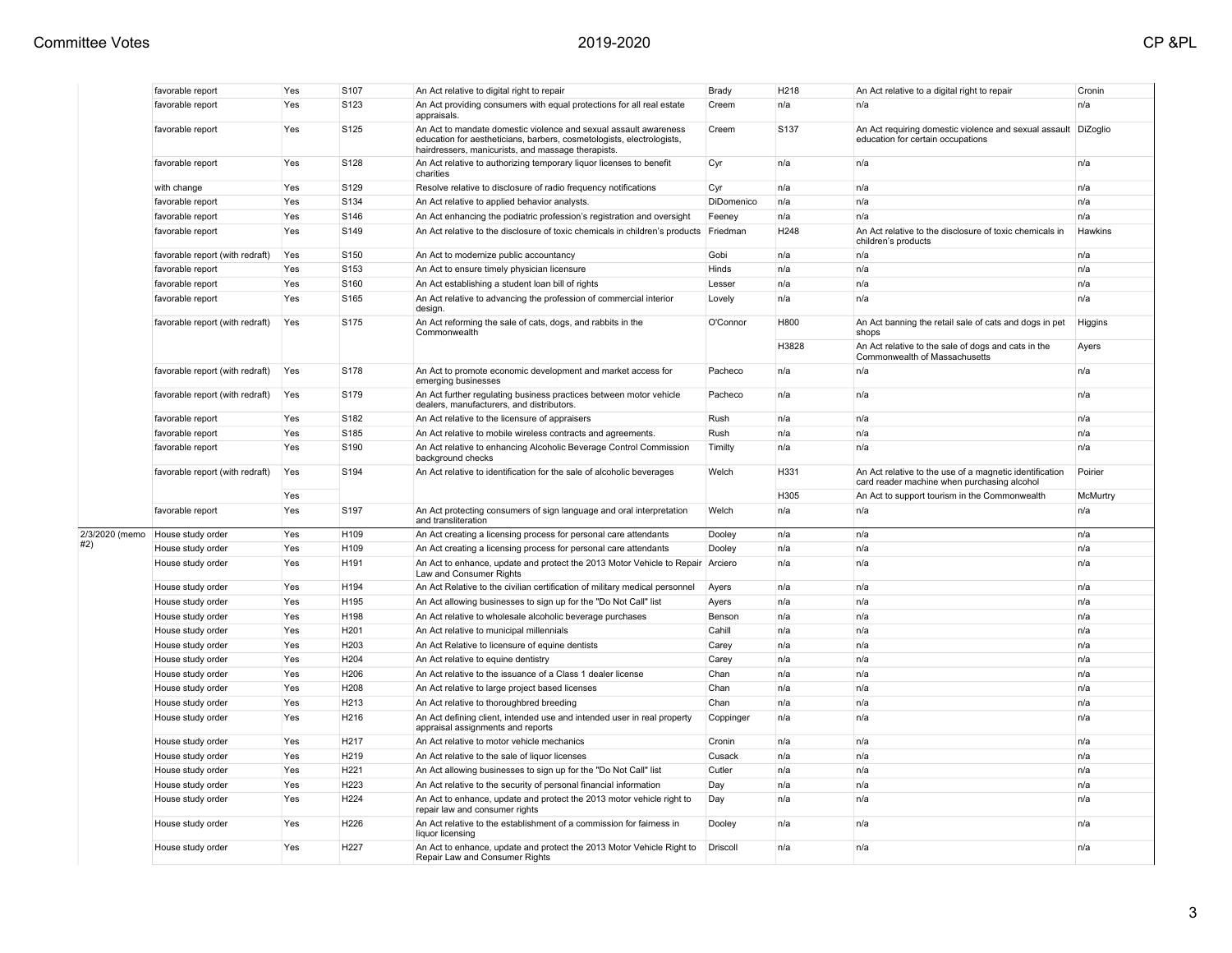| House study order<br>House study order<br>House study order |     |                  |                                                                                                                                                             | Durant    | n/a | n/a | n/a |
|-------------------------------------------------------------|-----|------------------|-------------------------------------------------------------------------------------------------------------------------------------------------------------|-----------|-----|-----|-----|
|                                                             | Yes | H232             | An Act relative to thoroughbred breeding                                                                                                                    | Ferrante  | n/a | n/a | n/a |
|                                                             | Yes | H233             | An Act relative to alcoholic beverage containers                                                                                                            | Finn      | n/a | n/a | n/a |
| House study order                                           | Yes | H <sub>234</sub> | An Act relative to the issuance of a Class 1 dealer license                                                                                                 | Finn      | n/a | n/a | n/a |
| House study order                                           | Yes | H <sub>235</sub> | An Act relative to the sale of alcohol at retail                                                                                                            | Finn      | n/a | n/a | n/a |
| House study order                                           | Yes | H <sub>237</sub> | An Act to enhance, update and protect the 2013 Motor Vehicle Right to<br>Repair Law and Consumer Rights                                                     | Garballey | n/a | n/a | n/a |
| House study order                                           | Yes | H <sub>239</sub> | An Act for all licensees for beer to be drunk on the premises must list the Garry<br>alcohol by volume for each beer selection on the menu                  |           | n/a | n/a | n/a |
| House study order                                           | Yes | H <sub>240</sub> | An Act relative to notification of alcohol by volume in beers to be<br>consumed on the premises                                                             | Garry     | n/a | n/a | n/a |
| House study order                                           | Yes | H <sub>241</sub> | An Act restricting the sale of certain items at flea markets                                                                                                | Garry     | n/a | n/a | n/a |
| House study order                                           | Yes | H <sub>242</sub> | An Act relative to sonographers and vascular technologists                                                                                                  | Garry     | n/a | n/a | n/a |
| House study order                                           | Yes | H243             | An Act in protection of personal identity                                                                                                                   | Gentile   | n/a | n/a | n/a |
| House study order                                           | Yes | H <sub>244</sub> | An Act establishing a board of registration of phlebotomists                                                                                                | Gifford   | n/a | n/a | n/a |
| House study order                                           | Yes | H <sub>246</sub> | An Act to enhance, update and protect the 2013 Motor Vehicle Right to<br>Repair Law and consumer rights                                                     | Haddad    | n/a | n/a | n/a |
| House study order                                           | Yes | H <sub>247</sub> | An Act exempting public school stadiums from certain state regulations                                                                                      | Haggerty  | n/a | n/a | n/a |
| House study order                                           | Yes | H <sub>249</sub> | An Act to increase transparency and trust in charitable solicitations                                                                                       | Hecht     | n/a | n/a | n/a |
| House study order                                           | Yes | H250             | An Act relative to training for certain medical professional about eating<br>disorders                                                                      | Hill      | n/a | n/a | n/a |
| House study order                                           | Yes | H <sub>251</sub> | An Act relative to charitable alcohol donations                                                                                                             | Hogan     | n/a | n/a | n/a |
| House study order                                           | Yes | H <sub>252</sub> | An Act establishing farmer-cideries and authorizing the sale of farmer-<br>cidery products at farmers' markets                                              | Hogan     | n/a | n/a | n/a |
| House study order                                           | Yes | H <sub>253</sub> | An Act establishing fuel price transparency                                                                                                                 | Howitt    | n/a | n/a | n/a |
| House study order                                           | Yes | H <sub>254</sub> | An Act regulating lottery funding                                                                                                                           | Howitt    | n/a | n/a | n/a |
| House study order                                           | Yes | H <sub>256</sub> | An Act relative to funeral homes and charitable foundations                                                                                                 | Howitt    | n/a | n/a | n/a |
| House study order                                           | Yes | H <sub>257</sub> | An Act relative to out of state purchases at auto auctions                                                                                                  | Howitt    | n/a | n/a | n/a |
| House study order                                           | Yes | H <sub>258</sub> | An Act expanding access to craft beer                                                                                                                       | Howitt    | n/a | n/a | n/a |
| House study order                                           | Yes | H <sub>259</sub> | An Act relative to background checking for bidding privileges at auto<br>auctions                                                                           | Howitt    | n/a | n/a | n/a |
| House study order                                           | Yes | H <sub>261</sub> | An Act to prohibit negative option sales and disclosure of financial and<br>personal information without a consumer's express agreement                     | Howitt    | n/a | n/a | n/a |
| House study order                                           | Yes | H <sub>262</sub> | An Act further regulating business practices between motor vehicle<br>dealers, manufacturers, and distributors                                              | Hunt      | n/a | n/a | n/a |
| House study order                                           | Yes | H <sub>299</sub> | An Act relative to the privacy of lottery winners                                                                                                           | McMurtry  | n/a | n/a | n/a |
| House study order                                           | Yes | H300             | An Act to recover stolen property                                                                                                                           | McMurtry  | n/a | n/a | n/a |
| House study order                                           | Yes | H301             | An Act relative to the licensing of home inspectors                                                                                                         | McMurtry  | n/a | n/a | n/a |
| House study order                                           | Yes | H302             | An Act relative to notifying automobile lien holders of certain towing and<br>storage costs                                                                 | McMurtry  | n/a | n/a | n/a |
| House study order                                           | Yes | H303             | An Act to allow non-profits to purchase alcohol from retail package<br>stores for charitable events                                                         | McMurtry  | n/a | n/a | n/a |
| House study order                                           | Yes | H307             | An Act to enhance, update and protect the 2013 Motor Vehicle Right to<br>Repair Law and Consumer Rights                                                     | Meschino  | n/a | n/a | n/a |
| House study order                                           | Yes | H309             | An Act relative to updating the plumbing code in order to accommodate<br>agricultural                                                                       | Mirra     | n/a | n/a | n/a |
| House study order                                           | Yes | H312             | An Act relative to a model carrier reporting requirement                                                                                                    | Moran     | n/a | n/a | n/a |
| House study order                                           | Yes | H313             | An Act relative to the constitutionality of statutes in case of invalidation<br>of any provision                                                            | Moran     | n/a | n/a | n/a |
| House study order                                           | Yes | H314             | An Act relative to termination of sales to wholesalers by suppliers of<br>alcoholic beverages                                                               | Moran     | n/a | n/a | n/a |
| House study order                                           | Yes | H316             | An Act repealing a ban on credit card surcharge. Muradian                                                                                                   | Muradian  | n/a | n/a | n/a |
| House study order                                           | Yes | H318             | An Act amending chapter 138                                                                                                                                 | Murphy    | n/a | n/a | n/a |
| House study order                                           | Yes | H321             | An Act relative to the cancellation of gym memberships                                                                                                      | Nangle    | n/a | n/a | n/a |
| House study order                                           | Yes | H322             | An Act to promote horse racing in the Commonwealth                                                                                                          | Naughton  | n/a | n/a | n/a |
| House study order                                           | Yes | H323             | An Act to enhance, update and protect the 2013 motor vehicle right to<br>repair law and consumer rights                                                     | Parisella | n/a | n/a | n/a |
| House study order                                           | Yes | H324             | An Act authorizing the town of Orleans to exempt all municipal seasonal Peake<br>beach facilities from the applicable provisions of the state plumbing code |           | n/a | n/a | n/a |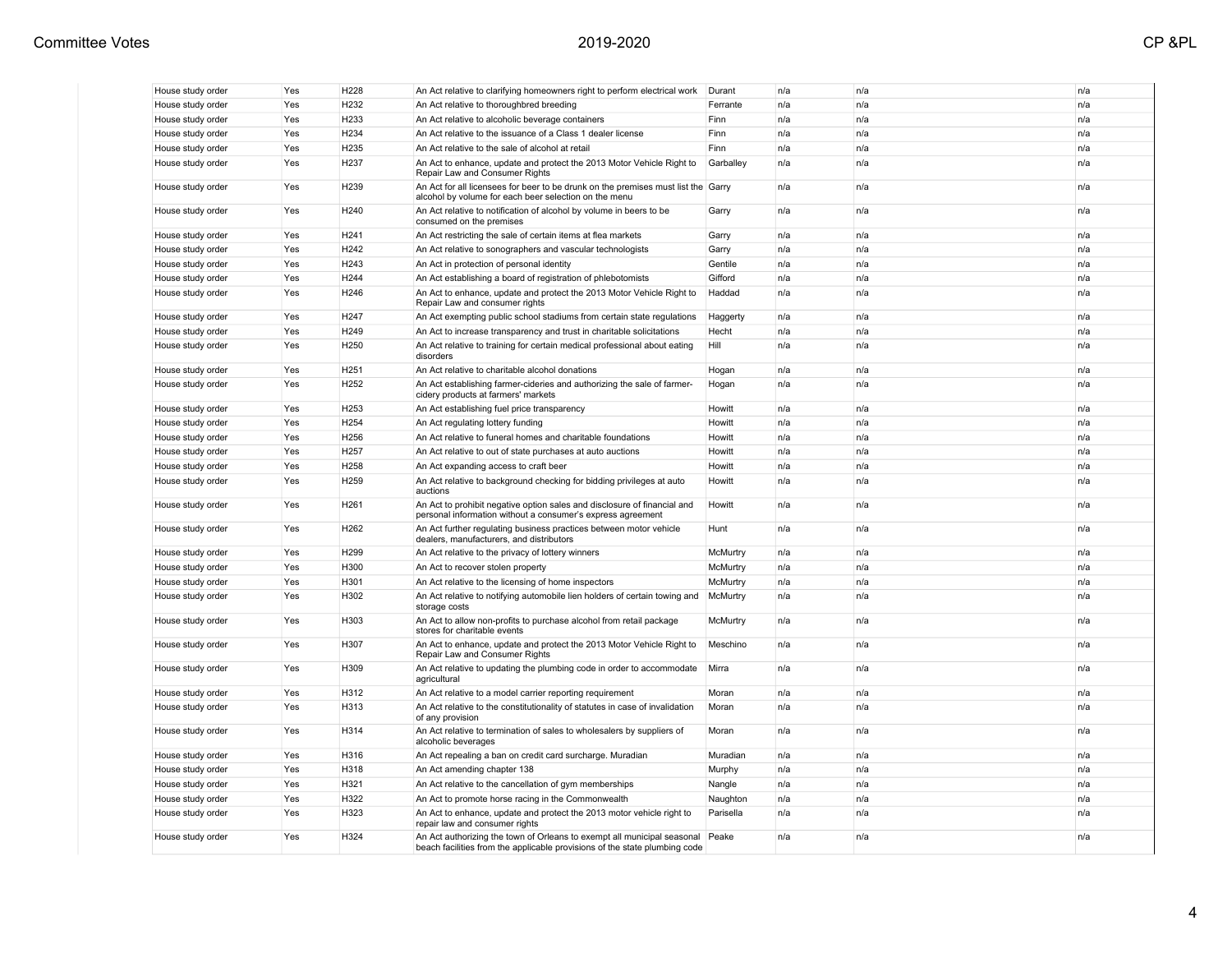| I |
|---|
|   |

| House study order                       | Yes        | H325          | An Act relative to hawkers and peddlers                                                                                                             | Peisch              | n/a        | n/a        | n/a        |
|-----------------------------------------|------------|---------------|-----------------------------------------------------------------------------------------------------------------------------------------------------|---------------------|------------|------------|------------|
| House study order                       | Yes        | H326          | An Act relative to the filing of annual returns by small public charities                                                                           | Peisch              | n/a        | n/a        | n/a        |
| House study order                       | Yes        | H328          | An Act relative to the sale of children's jewelry                                                                                                   | Poirier             | n/a        | n/a        | n/a        |
| House study order                       | Yes        | H329          | An Act prohibiting intentional misrepresentation by a business of its<br>location                                                                   | Poirier             | n/a        | n/a        | n/a        |
| House study order                       | Yes        | H330          | An Act relative to licensure requirements for Jefte Rivera                                                                                          | Poirier             | n/a        | n/a        | n/a        |
| House study order                       | Yes        | H332          | An Act providing security to consumers for purchases from certain<br>vendors                                                                        | Poirier             | n/a        | n/a        | n/a        |
| House study order                       | Yes        | H333          | An Act relative to direct mailings                                                                                                                  | Provost             | n/a        | n/a        | n/a        |
| House study order                       | Yes        | H334          | An Act providing municipal control of liquor licenses                                                                                               | Provost             | n/a        | n/a        | n/a        |
| House study order                       | Yes        | H335          | An Act further regulating the continuing education requirements for<br>certain real estate appraisers and trainees                                  | Vieira              | n/a        | n/a        | n/a        |
| House study order                       | Yes        | H336          | An Act relative to the transport, storage and sale of used bedding                                                                                  | Puppolo             | n/a        | n/a        | n/a        |
| House study order                       | Yes        | H350          | An Act relative to the online collection of personal information from<br>children and minors                                                        | Straus              | n/a        | n/a        | n/a        |
| House study order                       | Yes        | H351          | An Act relative to farmer-wineries                                                                                                                  | Straus              | n/a        | n/a        | n/a        |
| House study order                       | Yes        | H352          | An Act prohibiting robocalls to all mobile telephone devices                                                                                        | Straus              | n/a        | n/a        | n/a        |
| House study order                       | Yes        | H353          | An Act relative to amend a Master plumbers or gas fitters, journeymen<br>and apprentices; licensing; advertising; display of license of certificate | Sullivan            | n/a        | n/a        | n/a        |
| House study order                       | Yes        | H354          | An Act concerning annual reports of public charities                                                                                                | Vieira              | n/a        | n/a        | n/a        |
| House study order                       | Yes        | H3548         | An Act establishing an online lottery                                                                                                               | Cahill              | n/a        | n/a        | n/a        |
| House study order                       | Yes        | H355          | An Act further regulating the continuing education requirements for<br>certain real estate appraisers and trainees                                  | Vieira              | n/a        | n/a        | n/a        |
| House study order                       | Yes        | H357          | An Act relative to the sale of alcoholic beverages                                                                                                  | Wagner              | n/a        | n/a        | n/a        |
| House study order                       | Yes        | H358          | An Act clarifying telephone solicitation                                                                                                            | Wagner              | n/a        | n/a        | n/a        |
| House study order                       | Yes        | H359          | An Act relative to used police cars sold at auction                                                                                                 | Whelan              | n/a        | n/a        | n/a        |
| House study order                       | Yes        | H3599         | An Act prohibiting certain fees connected to rental cars                                                                                            | Vitolo              | n/a        | n/a        | n/a        |
| House study order                       | Yes        | H360          | An Act relative to licensing of liquor retailers                                                                                                    | Whelan              | n/a        | n/a        | n/a        |
| House study order                       | Yes        | H3600         | An Act relative to cosmetic labeling                                                                                                                | Rogers              | n/a        | n/a        | n/a        |
| House study order                       | Yes        | H362          | An Act providing additional consumer protections in the repair of<br>damaged motor vehicles                                                         | Whipps              | n/a        | n/a        | n/a        |
| House study order                       | Yes        | H363          | An Act relative to the wholesale of malt beverages produced by a pub<br>brewery                                                                     | Zlotnick            | n/a        | n/a        | n/a        |
| House study order                       | Yes        | H3648         | An Act expanding the right to repair law                                                                                                            | Smola               | n/a        | n/a        | n/a        |
| House study order                       | Yes        | H37           | An Act establishing an online lottery                                                                                                               | Treasurer           | n/a        | n/a        | n/a        |
| House study order                       | Yes        | H3707         | An Act expanding licensure opportunity for school counselors                                                                                        | Campbell            | n/a        | n/a        | n/a        |
| House study order                       | Yes        | H3708         | An Act limiting the salaries of executives in non-profit organizations                                                                              | Durant              | n/a        | n/a        | n/a        |
| House study order                       | Yes        | H3753         | An Act to limit consumer exposure to deceptive calling practices                                                                                    | Barrett             | n/a        | n/a        | n/a        |
| House study order                       | Yes        | H3798         | An Act to create direct dental care agreements                                                                                                      | Carey               | n/a        | n/a        | n/a        |
| House study order                       | Yes        | H3807         | An Act establishing a student tuition recovery fund                                                                                                 | Benson              | n/a        | n/a        | n/a        |
| House study order                       | Yes        | H3829         | An Act relative to a specialty pharmacy in Greater Boston Urology                                                                                   | McMurtry            | n/a        | n/a        | n/a        |
| House study order                       | Yes        | H3966         | An Act to clarify the Consumer Protection Act                                                                                                       | Hendricks           | n/a        | n/a        | n/a        |
| House study order<br>Senate study order | Yes<br>Yes | H4122<br>S100 | An Act to enhance, update and protect the 2013 Motor Vehicle Right to<br>Repair Law<br>An Act relative to data breach notification Boncore          | McMurtry<br>Boncore | n/a<br>n/a | n/a<br>n/a | n/a<br>n/a |
| Senate study order                      | Yes        | S106          | An Act further regulating temporary inventory adjustments of malt                                                                                   | Brady               | n/a        | n/a        | n/a        |
|                                         |            |               | beverages                                                                                                                                           |                     |            |            |            |
| Senate study order                      | Yes        | S108          | An Act to protect rental car customers                                                                                                              | Brownsberger        | n/a        | n/a        | n/a        |
| Senate study order                      | Yes        | S109          | An Act establishing an online lottery                                                                                                               | Brownsberger        | n/a        | n/a        | n/a        |
| Senate study order                      | Yes        | S115          | An Act relative to identity fraud                                                                                                                   | Diaz                | n/a        | n/a        | n/a        |
| Senate study order                      | Yes        | S118          | An Act relative to the licensure of dog trainers                                                                                                    | Collins             | n/a        | n/a        | n/a        |
| Senate study order                      | Yes        | S120          | An Act relative to consumer data privacy                                                                                                            | Creem               | n/a        | n/a        | n/a        |
| Senate study order                      | Yes        | S121          | An Act to update the alcohol excise tax                                                                                                             | Creem               | n/a        | n/a        | n/a        |
| Senate study order                      | Yes        | S122          | An Act relative to the guaranty fund for home improvement contractors                                                                               | Creem               | n/a        | n/a        | n/a        |
| Senate study order                      | Yes        | S124          | An Act relative to real estate document disclosure                                                                                                  | Creem               | n/a        | n/a        | n/a        |
| Senate study order                      | Yes        | S126          | An Act relative to weights and measures                                                                                                             | Creem               | n/a        | n/a        | n/a        |
| Senate study order                      | Yes        | S130          | An Act relative to the safe use of electronic devices by children                                                                                   | Cyr                 | n/a        | n/a        | n/a        |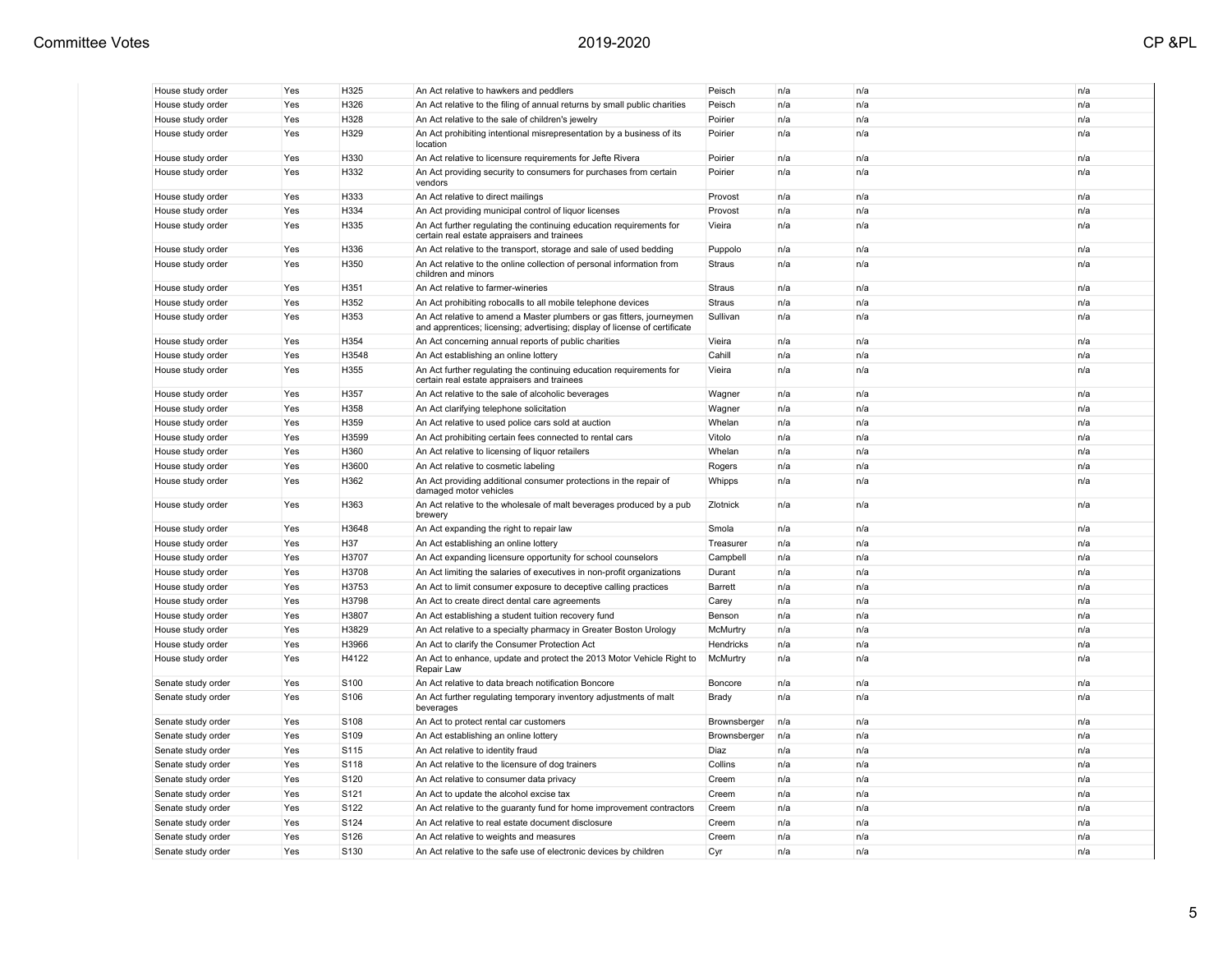|           | Senate study order            | Yes | S131             | An Act regulating the granting of temporary licenses for the sale of wine,<br>beer, and malt liquor at auctions for nonprofit charitable corporations           | DeMacedo   | n/a | n/a | n/a |
|-----------|-------------------------------|-----|------------------|-----------------------------------------------------------------------------------------------------------------------------------------------------------------|------------|-----|-----|-----|
|           | Senate study order            | Yes | S <sub>132</sub> | An Act relative to motor vehicle warranties                                                                                                                     | DeMacedo   | n/a | n/a | n/a |
|           | Senate study order            | Yes | S133             | An Act to enhance, update and protect the 2013 motor vehicle right to<br>repair law and consumer rights                                                         | DiDomenico | n/a | n/a | n/a |
|           | Senate study order            | Yes | S135             | An Act relative to the online advertising of pet care services                                                                                                  | DiZoglio   | n/a | n/a | n/a |
|           | Senate study order            | Yes | S136             | An Act relative to motor vehicle advertising                                                                                                                    | DiZoglio   | n/a | n/a | n/a |
|           | Senate study order            | Yes | S138             | An Act relative to unsolicited loans                                                                                                                            | DiZoglio   | n/a | n/a | n/a |
|           | Senate study order            | Yes | S141             | An Act relative to licensure of art therapists                                                                                                                  | DiZolgio   | n/a | n/a | n/a |
|           | Senate study order            | Yes | S <sub>142</sub> | An Act providing municipal control of liquor licenses                                                                                                           | Eldridge   | n/a | n/a | n/a |
|           | Senate study order            | Yes | S144             | An Act reducing regulations for hair braiders                                                                                                                   | Fattman    | n/a | n/a | n/a |
|           | Senate study order            | Yes | S148             | An Act to enhance, update and protect the 2013 Motor Vehicle Right to<br>Repair Law and Consumer Rights                                                         | Finegold   | n/a | n/a | n/a |
|           | Senate study order            | Yes | S155             | An Act relevant to the regulation of farm rides                                                                                                                 | Humason    | n/a | n/a | n/a |
|           | Senate study order            | Yes | S <sub>157</sub> | An Act further defining gas fitting under the regulation of plumbing                                                                                            | Keenan     | n/a | n/a | n/a |
|           | Senate study order            | Yes | S158             | An Act relative to one day alcoholic beverage licenses                                                                                                          | Kennedy    | n/a | n/a | n/a |
|           | Senate study order            | Yes | S161             | An Act to ensure driver privacy with electronic tolling                                                                                                         | Lesser     | n/a | n/a | n/a |
|           | Senate study order            | Yes | S <sub>162</sub> | An Act relative to permitting apprenticing for Type 2 operator<br>cosmetology licensure                                                                         | Lewis      | n/a | n/a | n/a |
|           | Senate study order            | Yes | S163             | An Act relative to allergens in cosmetic products                                                                                                               | Lewis      | n/a | n/a | n/a |
|           | Senate study order            | Yes | S164             | An Act establishing a student tuition recovery fund                                                                                                             | Lewis      | n/a | n/a | n/a |
|           | Senate study order            | Yes | S166             | An Act to protect the privacy of lottery winners                                                                                                                | Montigny   | n/a | n/a | n/a |
|           | Senate study order            | Yes | S167             | An Act to prevent unscrupulous medical debt recovery practices                                                                                                  | Montigny   | n/a | n/a | n/a |
|           | Senate study order            | Yes | S <sub>168</sub> | An Act regulating bodyworks                                                                                                                                     | Montigny   | n/a | n/a | n/a |
|           | Senate study order            | Yes | S170             | An Act protecting personal identifying information                                                                                                              | Moore      | n/a | n/a | n/a |
|           | Senate study order            | Yes | S171             | An Act protecting innocent sellers                                                                                                                              | O'Connor   | n/a | n/a | n/a |
|           | Senate study order            | Yes | S172             | An Act relative to the issuance of a Class 1 dealer license                                                                                                     | O'Connor   | n/a | n/a | n/a |
|           | Senate study order            | Yes | S <sub>173</sub> | An Act to reduce lottery littering                                                                                                                              | O'Connor   | n/a | n/a | n/a |
|           | Senate study order            | Yes | S174             | An Act prohibiting certain termination and cancellation fees                                                                                                    | O'Connor   | n/a | n/a | n/a |
|           | Senate study order            | Yes | S176             | An Act allowing businesses to sign up for the "Do Not Call" list                                                                                                | O'Connor   | n/a | n/a | n/a |
|           | Senate study order            | Yes | S177             | An relative to the automatic renewal of professional licenses                                                                                                   | O'Connor   | n/a | n/a | n/a |
|           | Senate study order            | Yes | S180             | An Act relative to the security of personal financial information                                                                                               | Rodrigues  | n/a | n/a | n/a |
|           | Senate study order            | Yes | S181             | An Act relative to retail transactions                                                                                                                          | Rodrigues  | n/a | n/a | n/a |
|           | Senate study order            | Yes | S183             | An Act relative to the licensure of appraisers                                                                                                                  | Rush       | n/a | n/a | n/a |
|           | Senate study order            | Yes | S184             | An Act relative to the fair distribution and pricing of event tickets                                                                                           | Rush       | n/a | n/a | n/a |
|           | Senate study order            | Yes | S <sub>187</sub> | An Act relative to gas tax disclosure                                                                                                                           | Tarr       | n/a | n/a | n/a |
|           | Senate study order            | Yes | S188             | An Act relative to privacy protection for minors                                                                                                                | Tarr       | n/a | n/a | n/a |
|           | Senate study order            | Yes | S189             | An Act relative to investigators at the Alcoholic Beverages Control<br>Commission                                                                               | Timility   | n/a | n/a | n/a |
|           | Senate study order            | Yes | S <sub>191</sub> | An Act relative to aiding municipal events                                                                                                                      | Tran       | n/a | n/a | n/a |
|           | Senate study order            | Yes | S192             | An Act protecting consumers from text solicitation                                                                                                              | Tran       | n/a | n/a | n/a |
|           | Senate study order            | Yes | S <sub>193</sub> | An Act relative to retail liquor sales to caterers                                                                                                              | Welch      | n/a | n/a | n/a |
|           | Senate study order            | Yes | S196             | An Act relative to the inclusion of online courses in mandatory continuing Welch<br>education for electricians                                                  |            | n/a | n/a | n/a |
|           | Senate study order            | Yes | S <sub>198</sub> | An Act establishing the licensure of interpreters and oral transliterators<br>for the deaf                                                                      | Welch      | n/a | n/a | n/a |
|           | Senate study order            | Yes | S98              | An Act relative to protecting biometric information under the security<br>breach law                                                                            | Barrett    | n/a | n/a | n/a |
| 2/19/2020 | Favorable report with redraft | Yes | H4318            | An Act authorizing the town of Milford to grant an additional license for<br>the sale of all alcoholic beverages to be consumed on the premises                 | Murray     |     |     |     |
| 3/3/20    | Favorable report with redraft | Yes | H4365            | An Act authorizing the Town of Lunenburg to grant an additional license   Hay<br>for the sale of wines and malt beverages on the premises to Lanni<br>Orchards. |            |     |     |     |
| 4/28/20   | Favorable report with redraft | Yes | H225             | An Act authorizing the town of Plainville to grant additional licenses for<br>the sale of alcoholic beverages                                                   | Dooley     |     |     |     |
|           | Favorable report with redraft | Yes | H3870            | An Act authorizing the town of Maynard to grant additional alcoholic<br>beverages licenses                                                                      | Hogan      |     |     |     |
|           |                               |     |                  |                                                                                                                                                                 |            |     |     |     |